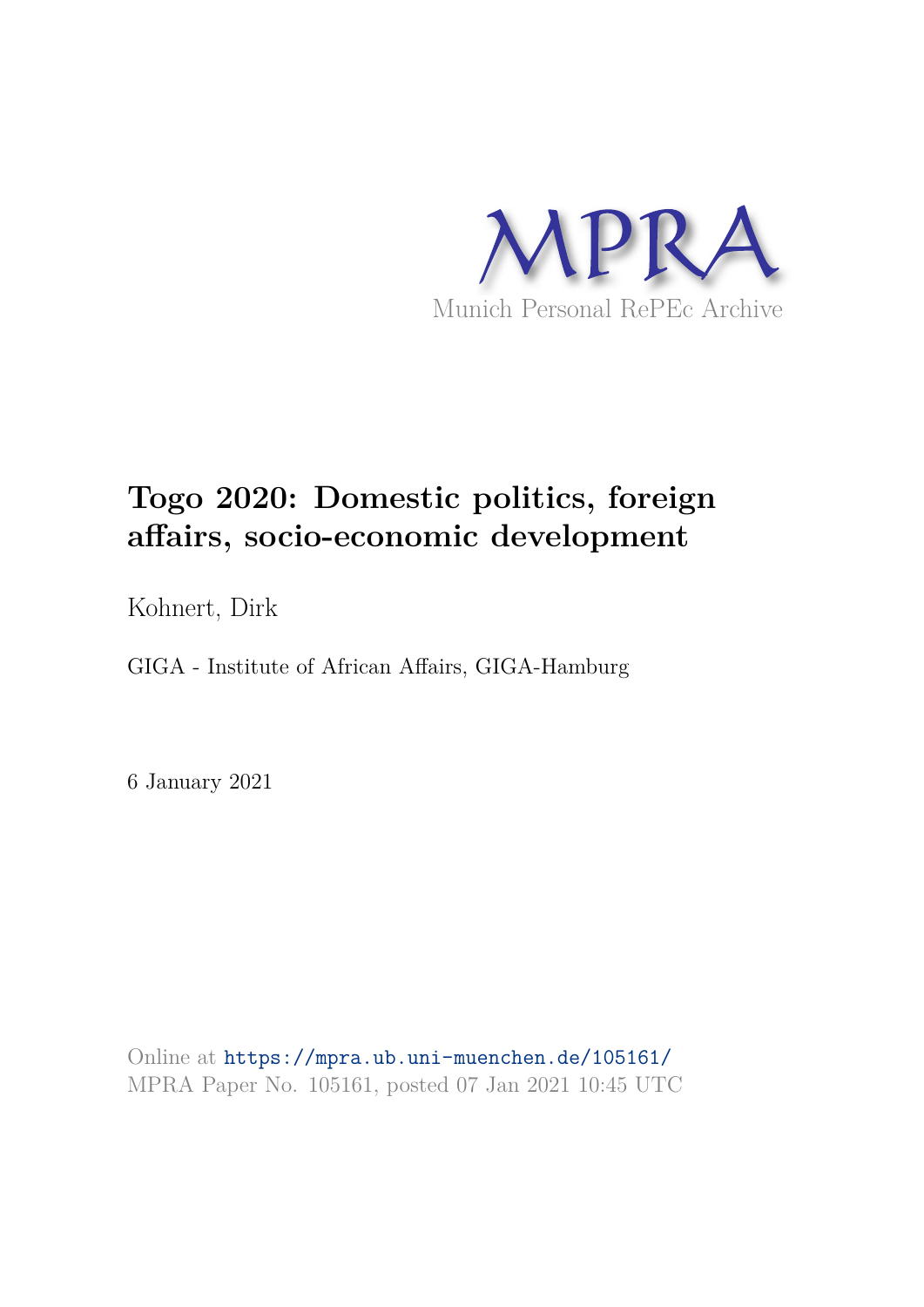## Togo 2020 Domestic politics, foreign affairs, socio-economic development

### *Dirk Kohnert <sup>1</sup>*



[Donisen Donald,](https://www.facebook.com/donisenproduction/photos/a.675176546012573/1362902863906601/?type=3&theater) Cartoon, 2020

**Abstract :** Controversial constitutional and institutional reforms voted in May 2019 in parliament opened the way for President Gnassingbé to stand for a fourth and fifth term because the law does not apply retroactively. In February 2020, the President won again the disputed presidential elections and thus consolidated his power, assisted by the loyal army and security services. The outbreak of the Corona epidemic in Togo in March and the subsequent economic recession may have contributed to limit popular protest against the Gnassingbé regime. The human rights record of the government has improved, but remains poor. Yet, the international community followed a 'laissez faire' approach in the interests of regional stability. The economy dropped into recession due to the world-wide economic negative effects of the corona-crisis. The democracy index of the Economic Intelligence Unit, London, still rated Togo as an 'authoritarian regime'.

**Keywords**: countrywide study, Togo, West Africa, domestic politics, foreign affairs, socio-economic development, African Studies, ECOWAS, WAEMU, UEMOA

**JEL-codes**: F35, N97, O17, O55, Z13

<sup>1</sup> <sup>1</sup> Associated expert a[t GIGA Institute of African Affairs,](https://www.giga-hamburg.de/en/institutes/giga-institute-for-african-affairs/) German Institute of Global and Area Studies, Hamburg. Draft: January 6, 2021.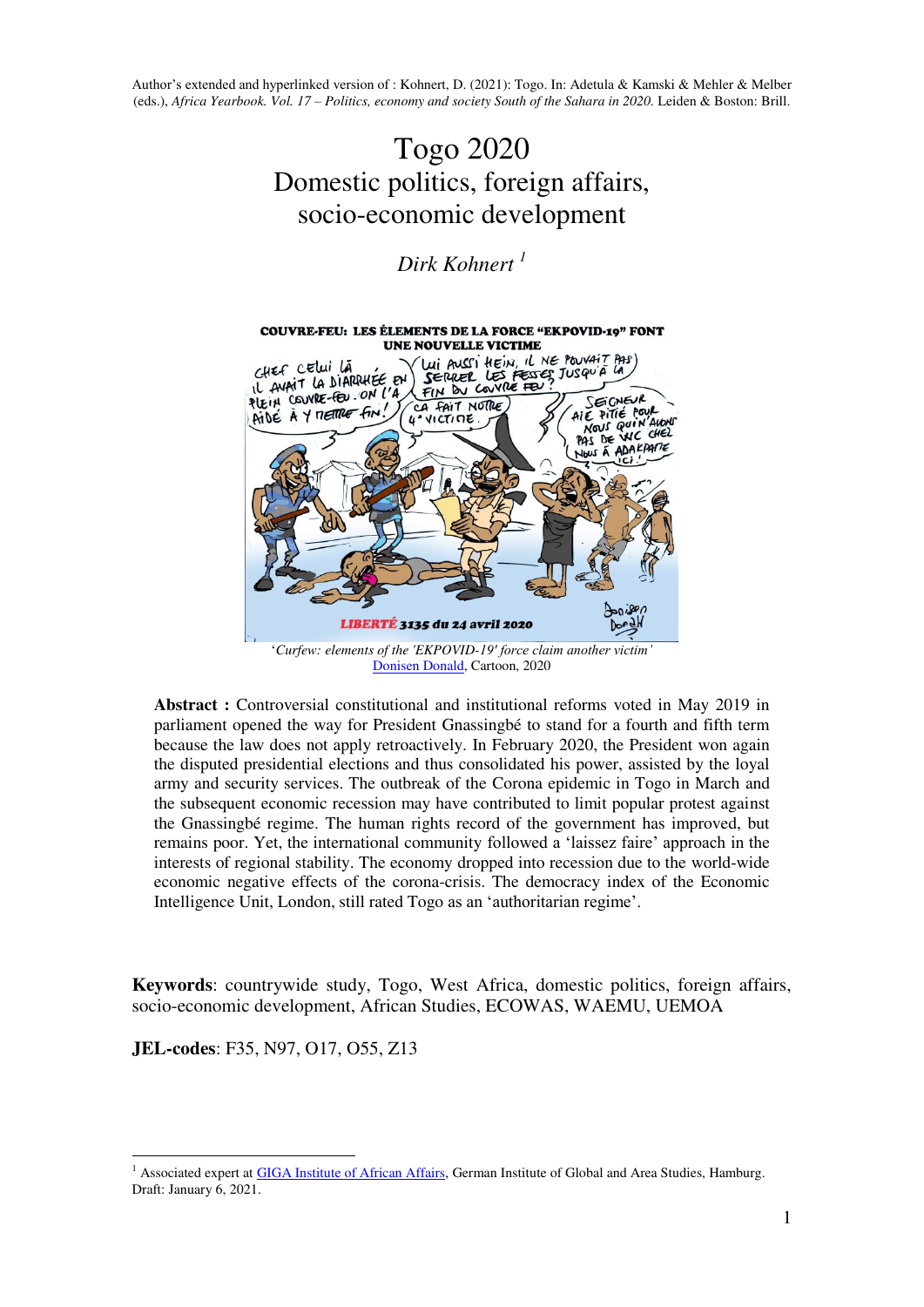#### **Domestic Politics**

The contested presidential elections dominated the domestic political scene in Togo right from the start of the year. The government had fixed the date for the elections only shortly before, on 6 December 2019, for 22 February 2020. Thus it paved the way for a fourth and eventually fifth five-year mandate for Faure Gnassingbé in 2020 and 2025. This contradicted the limitation of presidential mandates to two consecutive terms in the 1992 constitution. The latter, however, had been changed in a 'constitutional coup' of 2002 and again by the controversial constitutional and institutional reforms of May 2019 that opened the way for President Gnassingbé to stand for a fourth and fifth term because the law did not apply retroactively. Also, the 2019 reform changed the electoral system for the presidency to the two-round system, replacing the previous first-past-thepost system and granted the President lifetime immunity for actions taken during his tenure.

Altogether ten candidates had been accepted for the presidential elections by the Constitutional Court as released on January 17. Apart from the incumbent Faure Gnassingbé and the leader of the biggest opposition party, Alliance nationale pour le changement (ANC), Jean-Pierre Fabre, this included also [Agbéyomé Kodjo,](https://en.wikipedia.org/wiki/Agb%C3%A9yom%C3%A9_Kodjo) from the Mouvement Patriotique pour la Démocratie et le Développement (MPDD). He had been prime minister already under late Eyadéma Gnassingbé. Capitalizing from the disunity of the opposition, Kodjo, backed by some of the parties of the oppositional C14 coalition as well as by the retired archbishop of Lomé Mgr [Phillippe Kpodzro,](https://en.wikipedia.org/wiki/Philippe_Fanoko_Kpodzro) contested the leadership of the opposition by Jean-Pierre Fabre. Kpodzro still had a high standing in the Togolese civil society because of his mediating role during the democratic renewal of Togo in the early 1990s. The candidacy of Kodjo dived the opposition further up to the point of arousing suspicion of acting in the interest of the ruling powers.

Therefore, a new oppositional political movement, 'Dynamique Mgr Kpodzro' (DMK), an association of opposition parties and civil society organizations was formed by supporters of archbishop Kpodzro, to back Kodjo for the presidentials on 22 February.

On February 1, 2020, civil rights organizations and opposition groups demonstrated and demanded that regional and local results of the constituencies would be published directly and no longer centrally by the Independent National Electoral Commission (CENI) to reduce the possibility of election fraud. Yet, the minister for human rights, Christian Trimua, announced that the government did not approve this demand and only aggregated results would be published. The CENI was considered biased by the opposition because among others only two out of its 19 members were bestowed by the opposition and because the regional election commissions, responsible for submitting the results to the CENI, were headed by judges selected by the ruling party.

The electoral campaign started on February 6, two weeks ahead of the polls and ended 24 hours before the opening of the polling centres. About 10,000 troops were deployed to secure the elections, a prospect which according to activists of the opposition amounted to intimidation.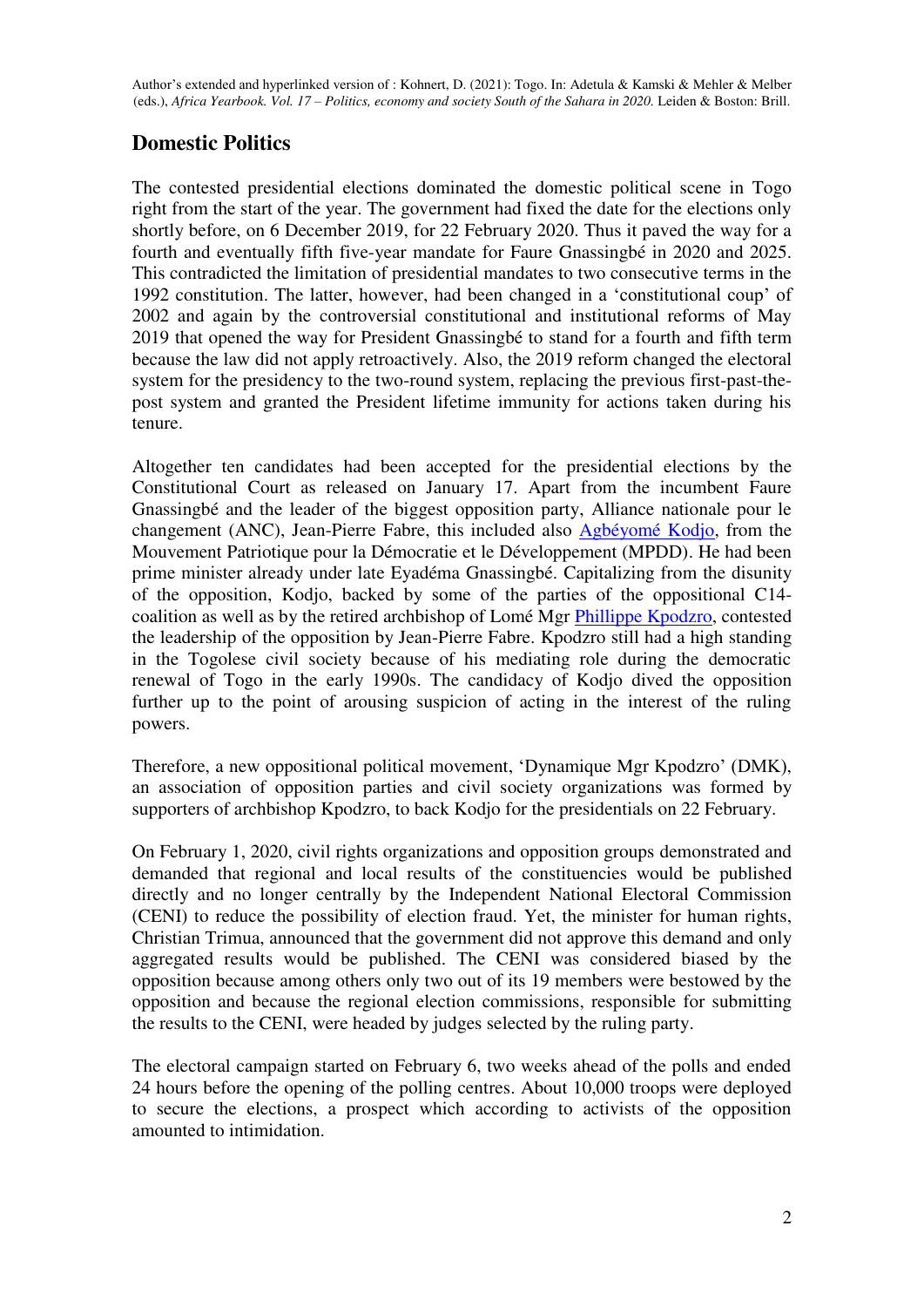The election was monitored by 315 international election observers, mainly from the UN, the African Union (AU) and the Economic Community of West African States (ECOWAS). Besides, each candidate was allowed to send representatives to the almost 9,400 polling stations. But on January 17, the government cancelled the election observer credentials of the largest independent civil society organization, Concertation Nationale de la Société Civile, as well as that of the Catholic Church monitors. Besides, the National Democratic Institute (NDI, Washington), internationally renowned for its support of democratic elections in Africa for decades, had its accreditation retired and one of its staff members expelled from Togo without warning. Moreover, access to the NDI website and WhatsApp was blocked by the government. The EU did not monitor the elections, last but not least because the government in Lomé had not honoured the recommendations of the EU election monitoring missions in the past. An electronic system specially created for recording the election results was reversed by the electoral authority two days before the election. On election day, internet access was restricted and social networks, as well as critical media websites, was blocked.

The new electoral code of May 2019 and the endorsement of diaspora votes by parliament on 5 November 2019 made it possible for Togolese from the diaspora (estimated at 2 m people) to vote, the first time in the countries' history. However, the CENI had registered just 212,538 Togolese citizens in the diaspora entitled to vote. On 13 November 2019 the government had decided that the Togolese diaspora, represented by the newly created 77 members of the Togolese High Council for Foreign Affairs (HCTE), organized by the government in Lomé, could only vote in six selected countries: France, United States, Democratic Republic of Congo (DRC), Gabon, Nigeria and Morocco. The numerous Togolese refugees living in Germany for example, who had developed an especially critical stance against the ruling regime because most of them had been politically persecuted by the Gnassingbé dictatorship in the 1990s, were denied the right to vote. Moreover, implementing provision assured that hardly any oppositional voter would dare to register for voting at his embassy. Finally, just 348 citizens from the diaspora participated.

According to the National Election Commission (CENI), there were 3,738,786 registered voters of which 2,769,286 went to the polls according to the preliminary results. The CENI counted 983,413 blank and invalid votes. According to the official final results, confirmed on March 3 by the one-sided Constitutional Court, who's notorious president Abdou Assouma, had been re-appointed shortly before on 30 December 2019, incumbent President Faure Gnassingbé won the elections with 70.78 % or 1,760,309 votes already in the first round, against 19.46 % or 483,926 votes for his contender [Agbeyome Kodjo](https://en.wikipedia.org/wiki/Agb%C3%A9yom%C3%A9_Kodjo) who came second.

Former opposition leader Jean-Pierre Fabre of the ANC ended far behind on the third place with 4.68 % or 116,336 votes. The contested high voter turnout of 76,62 %, i.e. 15 points more than in 2015, seemingly proved to the ongoing interest of the general public in multi-party elections despite the biased organization of the electoral process.

Kodjo, supported by the opposition, declared already the preliminary election results as a forgery. Backed by two other less important candidates, Gogué and Wolou, he maintained that he had gained the majority of votes. They called on President Gnassingbé to resign because of attempts at intimidation and serious election fraud.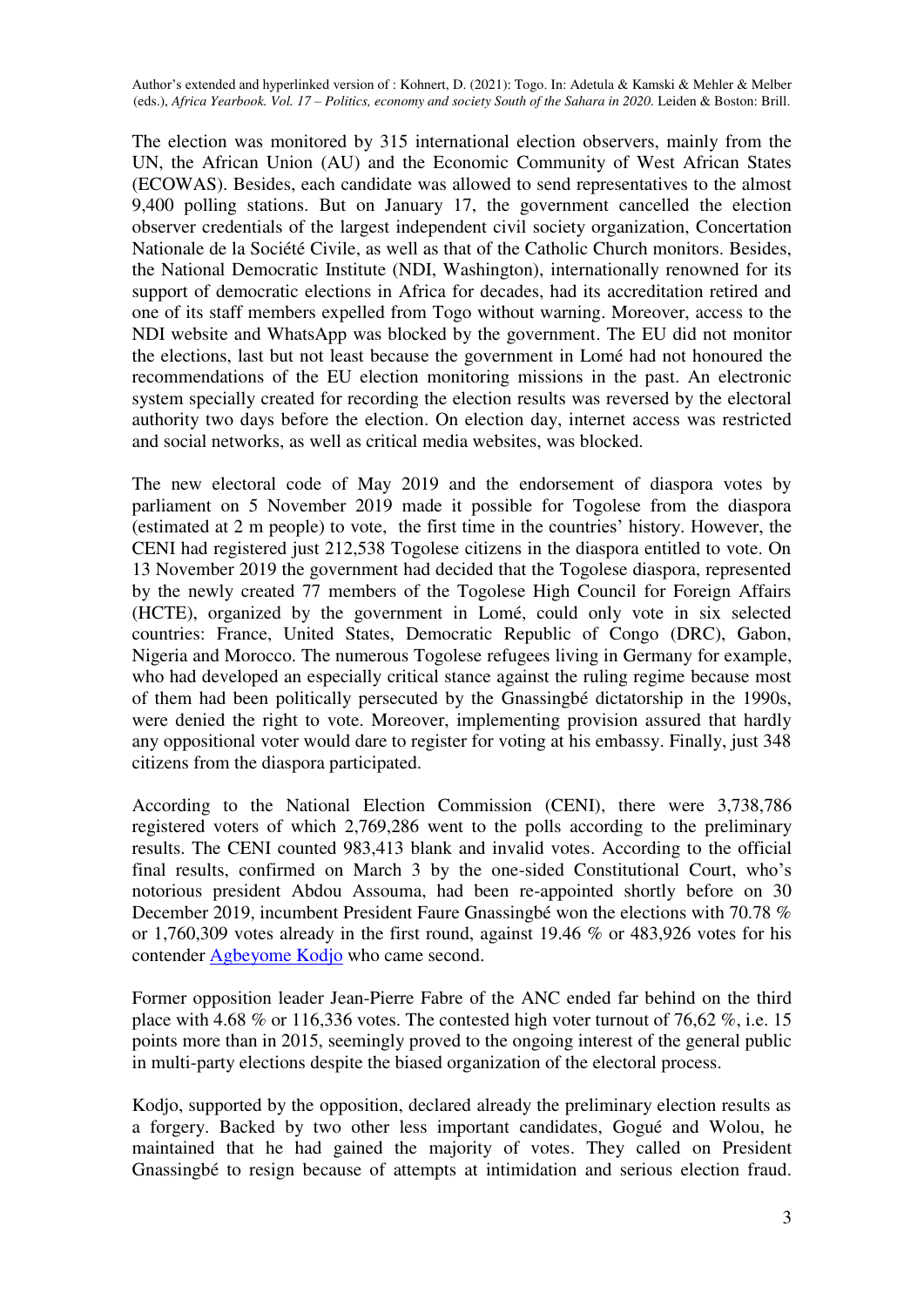Bishop Kpodzro, who supported Kodja, called the provisional result a farce and appealed on the population to demonstrate. However, Kodjo's appeal against the results to the Constitutional Court was dismissed. To the contrary, the AU and ECOWAS observers congratulated the Togolese people to the good conduct and peaceful course of the elections. In March, the immunity of former Prime Minister [Agbeyome Kodjo](https://en.wikipedia.org/wiki/Agb%C3%A9yom%C3%A9_Kodjo) was lifted by the parliament because he still maintained his victory. Shortly afterwards he was arrested for failing to appear before the country's intelligence and security police ('Service central de recherches et d'investigations criminelles de la gendarmerie') after proclaiming himself 'elected president' of Togo on April 21.

Togo's Catholic Bishops condemned the arrest of opposition leader in a move that inspired continuing post-election tensions in the country. However, the outbreak of the Corona epidemic in Togo in March 2020 with 3,604 confirmed cases and 68 death up to 29 December and the subsequent economic recession – mostly due to external shocks may have contributed to limit popular protest against the Gnassingbé regime.

Because DMK was perceived as a potential threat to the ruling powers it was targeted by the security services of the regime. Some of its leading members, including the lawyer and human right activist Brigitte Kafui Adjamagbo-Johnson, the first woman to stand for presidential elections in Togo in 2010, and Gérard Yaovi Djossou (alternative spelling, Djoussou) were imprisoned because of an alleged attack on the internal security of the state on 27 and 30 November. Djossou, responsible for human rights and social issues within the DMK, had been arrested on the street in Hanoukopé, Lomé, after meeting with ambassadors of the so-called Group of Five -- the United States, France, Germany, the EU and the United Nations Development Program. He was reportedly beaten violently and suffered many hours of interrogation, handcuffed and without access to his lawyer. Adjamagbo-Johnson was arrested in turn when she went to visit him. On December 4, both accused were charged with "criminal conspiracy and undermining internal security". They were provisionally released on 17 December after almost three weeks of detention. Already before, on April 21, around 16 DMK members who had protested against the arrest of the opposition politician Agbéyomé Kodjo on the same day, were arrested and later found guilty of "rebellion" and "complicity in the rebellion" and sentenced to one year in prison, eight months of which were suspended. They were released on August 25th.

Because of the Covid-19 pandemic, various civic rights had been restricted. The pandemic started on 6 March, triggered by a Togolese living in Lomé, who had stayed in France, Turkey and Benin (11 days) before the confirmation of her contamination with Covid-19. In an attempt to control the spread of the virus in Togo, all borders to the country were closed and a quarantine applied to the cities of Lomé, Tsévié, Kpalimé, and Sokodé on 20 March for two weeks. Until September there were 1,795 confirmed cases. The death toll rose to 48. On March 16, the government announced an F CFA 2 billion fund to fight the pandemic. It also suspended flights from Italy, France, Germany, and Spain and cancelled all international events for three weeks; requiring people who were recently in a high-risk country to self-isolate. From September 14, 2020, all travellers to Togo must install the 'Togo Safe' application on their arrival in the territory.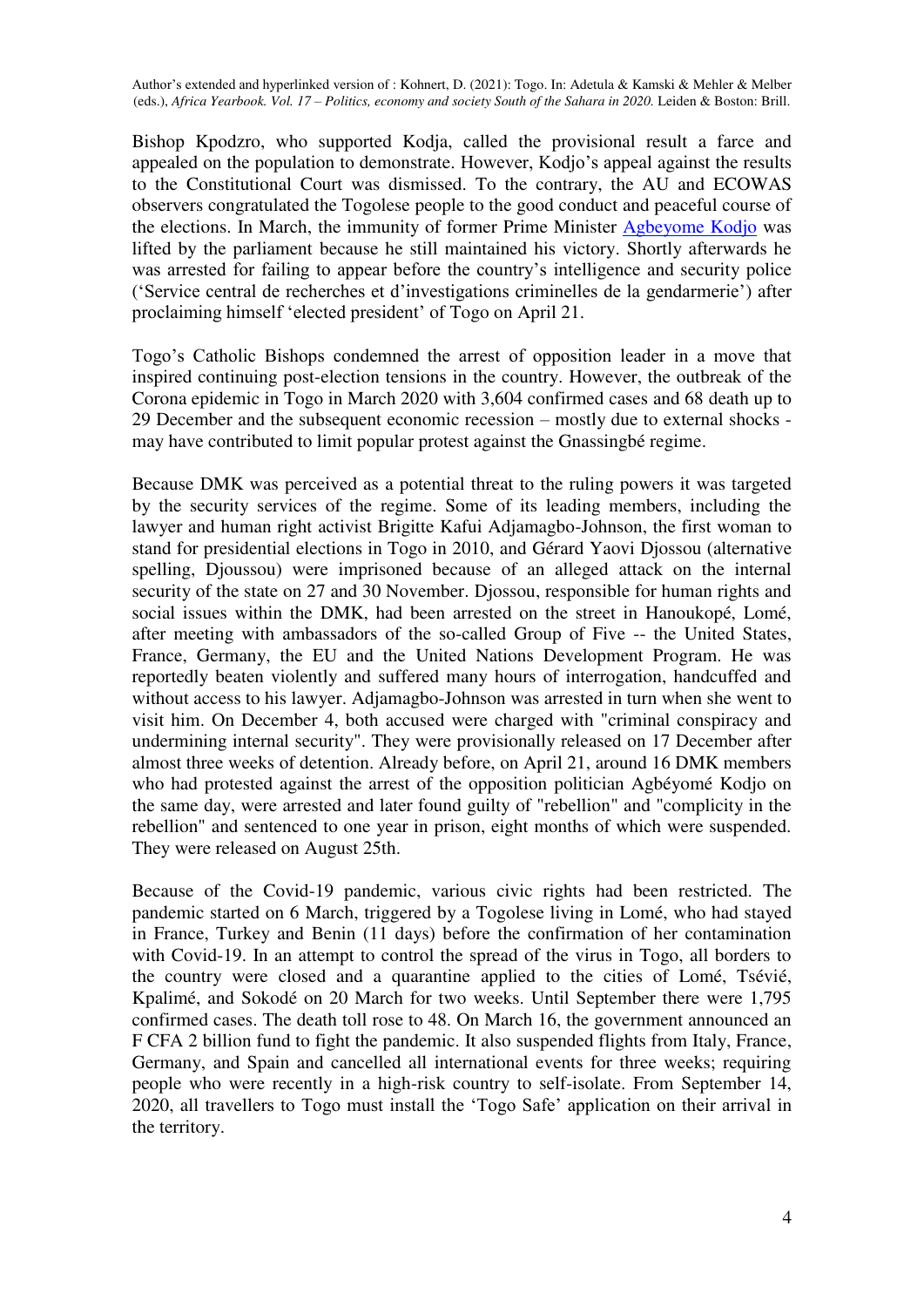The Covid-19 pandemic severely affected CSO activities too. The most common challenges had been the loss of funding, bringing operations to a stand-still. Reduced funding led also to major operational and structural changes and the inability to implement program activities because of the government's preventive measures against the pandemic.

In the [municipal elections of June 2019,](https://fr.wikipedia.org/wiki/%C3%89lections_municipales_togolaises_de_2019) which had been repeatedly postponed since 1987, new majors had been elected in 117 newly designated cities and municipalities, among them 20 lady mayors. Because there were no subsidies and therefore no compensation for mayors after ten months in office; in some prefectures relations between prefects and mayors were knife-drawn<sup>2</sup>. On September 7, 2020, the Minister of Territorial Administration Payadowa Boukpessi announced that the State would proceed in the coming weeks to the payment of allocations under the Support Fund for Local Authorities (FACT), estimated at around 3 billion FCFA.

On September 28, 2020, a new prime minister, [Victoire Tomegah Dogbe \(](https://en.wikipedia.org/wiki/Victoire_Tomegah_Dogb%C3%A9)61 years, born December 23, 1959) was nominated as Prime Minister. She was the first woman to hold the office. Educated as an economist, Mrs Dogbe had been Minister of Grassroots Development, Handicrafts, Youth and Youth Employment as well as Cabinet Director of President Gnassingbé since 2010. She appointed a new government with a record 30% of the 33 ministerial positions given to women, including Essozimna Marguerite Gnakade as defence minister - the first time a woman has held that role. In general, the prime minister needs the president's support more so than that of parliament if he or she wants to implement important public policies.

On October 19, 2020, the president reorganized his team of close collaborators. The '[Kitchen Cabinet](https://en.wikipedia.org/wiki/Kitchen_Cabinet)' of a new guard of young and dynamic councillors, including a liaison-officer of the army, was formed to assist the prime minister. It was meant to complement the president's old guard of special advisers  $3$ . Members of the new 'Kitchen Cabinet' included the following new councillors:

 First, Ablamba Sandra Johnson, she has the rank of a minister as new Secretary-General of the Presidency and replaced Patrick Daté Tévi-Benissan, who died on September 2. She also heads the civil cabinet of the Head of State since Victoire [Tomegah Dogbe](https://en.wikipedia.org/wiki/Victoire_Tomegah_Dogb%C3%A9) was promoted to the prime minister's office. Thus, she was rewarded for having contributed to the successful completion of the reforms that have enabled Togo's spectacular progress in the 2019 and 2020 rankings of the World Bank's 'Doing Business' reports. The latter had been reinforced by the

1

<sup>2</sup> Dogbe, Peter (2020): [Togo: quel bilan de la première année de mandat pour les maires?](https://www.rfi.fr/fr/podcasts/20200709-togo-bilan-la-premi%C3%A8re-ann%C3%A9e-mandat-les-maires) *rfi*, 09/07/2020 <sup>3</sup>The 'old guard' of special advisors included Faure's brother Amah Gnassingbé, the former party's Second Vice-President of the oppositional [UFC,](https://en.wikipedia.org/wiki/Union_of_Forces_for_Change) who had accepted in 2006 a post in the government as Minister of State, but also the notorious French lawyer [Charles Debbasch,](https://en.wikipedia.org/wiki/Charles_Debbasch) who allegedly had played a crucial role in the "constitutional coup d' État" by which Faure Gnassingbé succeeded his father Eyadéma, as well as **Barry Moussa Barqué and Koffi Sama**, In October 2020, [Carlos Lopes,](https://en.wikipedia.org/wiki/Carlos_Lopes_(Guinea_Bissau)) said to be one of the principal architects of Togo's National Development Plan (PND) joint the crew of retired senior advisors of international standing of Faure Gnassingbé, like [Tony Blair,](https://en.wikipedia.org/wiki/Tony_Blair) [Dominique Strauss-Khan](https://en.wikipedia.org/wiki/Dominique_Strauss-Kahn) and Lionel [Zinsou.](https://en.wikipedia.org/wiki/Lionel_Zinsou) Lopes, is a Bissau-Guinean development economist and former executive secretary of the United Nations Economic Commission for Africa (ECA, 2012–2016). In addition, in June 2020[, Lotfi Bel Hadj](https://en.wikipedia.org/wiki/Lotfi_Bel_Hadj) , a French-Tunisian essayist, economist, and businessman, became Togo's communicator. Having seen part of his online political marketing operations unveiled last month by the renowned American think-tank [Atlantic Council,](https://en.wikipedia.org/wiki/Atlantic_Council) the Franco-Tunisian communicator signed communication and influence contracts with the Togolese presidency.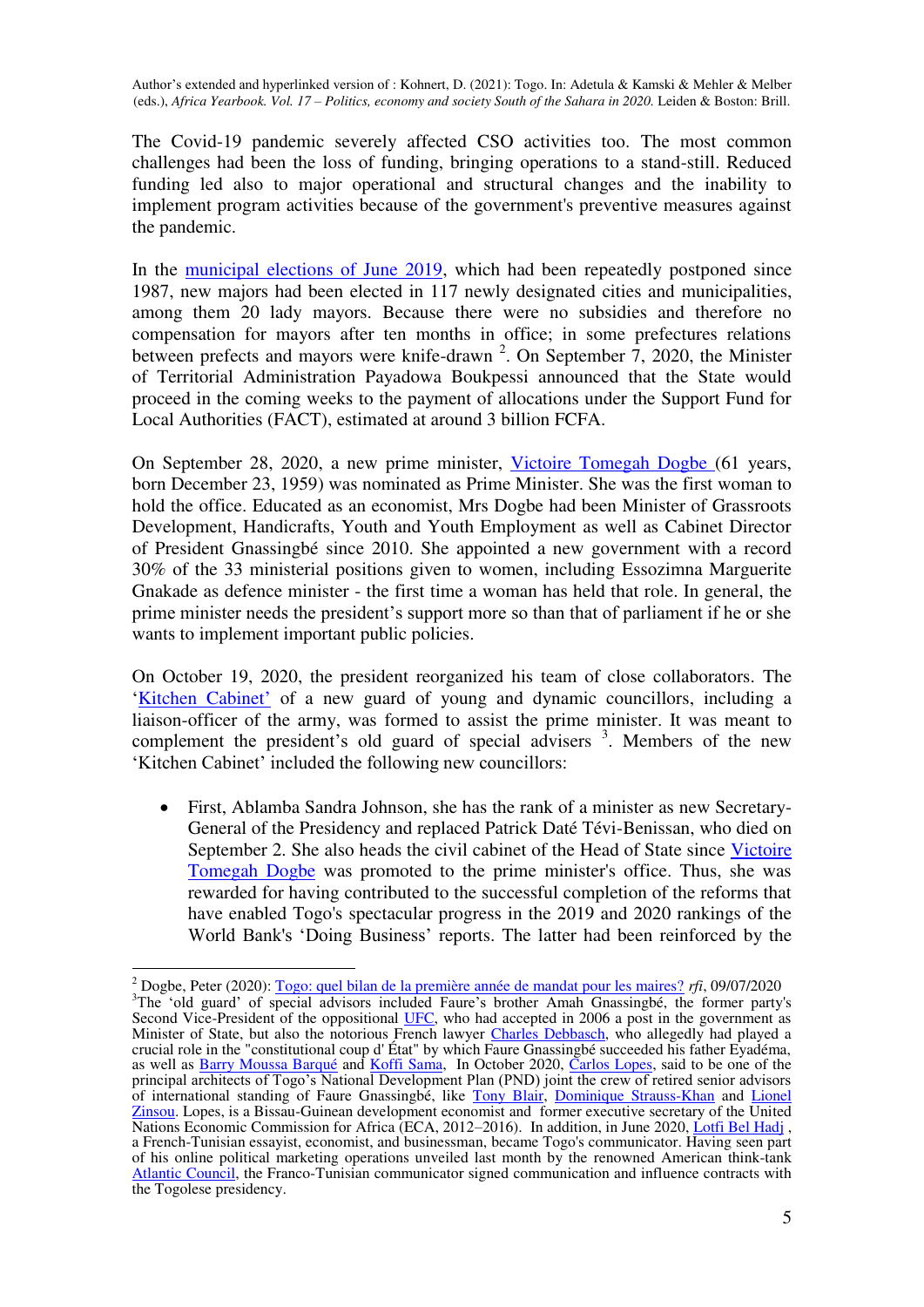[Ibrahim Index of African Governance 2020](https://mo.ibrahim.foundation/iiag) that counted Togo among the top five best improvers over the past decade for overall governance (rank 30 out of 54 in 2019; score 49.1, +5.2, since 2008).

- Second, Kouessan Joseph Yovodevi. New director of communication to the presidency, this journalist trained at the Higher Institute of Press, in Lomé, is expected on the site of the restructuring of government communication.
- Third, Komlan Adjitowou took over as head of the military cabinet of the Palace. He was formerly deputy chief of staff of the Togolese Armed Forces, raised to the rank of general in 2018. He succeeds Colonel Awoki Panassa appointed, in January 2020, Ambassador of Togo to Ghana. In this post, Adjitowou will serve as an interface between the president and the defence forces.
- Fourth, Djibril Mohaman Awalou, as national coordinator for the management of the response to Covid-19. He is a university professor and central director of the army health service and of the medical and surgical clinic (allegedly close to the Military) of the Sylvanus-Olympio CHU clinic in Lomé. Awalou reports daily to Faure Gnassingbé, who is the head of the crisis committee fighting the pandemic [\(Togo-tribune, Oct. 19, 2020\)](https://togotribune.com/news/secret-de-palais-la-nouvelle-jeune-garde-de-faure-gnassingbe/).

Simmering unrest within the security services alarmed the government as well as the general public. After an unprecedented wave of desertions of officers of Togo's armed forces (FAT) already in early 2018, and three other militaries committing suicide in April and June 2018, a phenomenon that was hardly unknown until then, there followed another disturbing incidence in 2020. On May 4, 2020, Colonel Bitala Madjoulba, Commander of the 1st Rapid Intervention Battalion (BIR) was murdered, shot with his proper revolver in his office. The fact that this crime concerned a senior officer responsible for the protection of senior state officials, turned this assassination into a state affair. Only one day after the assassination, Faure Gnassingbé nominated Lieutenant-Colonel Atafai Tchangani to replace him. The latter was head of a section at the [Special Military School of Saint-Cyr](https://en.wikipedia.org/wiki/%C3%89cole_sp%C3%A9ciale_militaire_de_Saint-Cyr) (École spéciale militaire de Saint-Cyr, ESM, the foremost French military academy) and Commander of the [United Nations operation](https://en.wikipedia.org/wiki/United_Nations_Operation_in_C%C3%B4te_d%27Ivoire)  [in Côte d'Ivoire, UNOCI](https://en.wikipedia.org/wiki/United_Nations_Operation_in_C%C3%B4te_d%27Ivoire) Battalion. On May 7, three human rights organizations - the Togolese Human Rights League (LTDH), the Association of Victims of Impunity in Togo (Asvito) and the Ligue des consommateurs du Togo (LCT) - had called on the family of Lieutenant-Colonel Bitala Madjoulba to file a complaint against the Togolese state, which is supposed to guarantee the security and integrity of people on its territory. Also, a group of lawyers seized the United Nations Human Rights Council (HRC) in Geneva on July 10 to put "the international pressure" on the Togolese State, so that "justice is done". The commission of inquiry set up by the government in May, headed by the Minister of Security and Civil Protection, Brigadier General [Yark Damehame,](https://fr.wikipedia.org/wiki/Damehane_Yark) did not reveal any results.

Until the end of the year, the government did not issue any official statement on this murder. However, on October 3, President Gnassingbé made several appointments by decree, within the Togolese Armed Forces (FAT). Brigadier General Komlan Adjitowou was appointed Chief of Staff of the President of the Republic. His former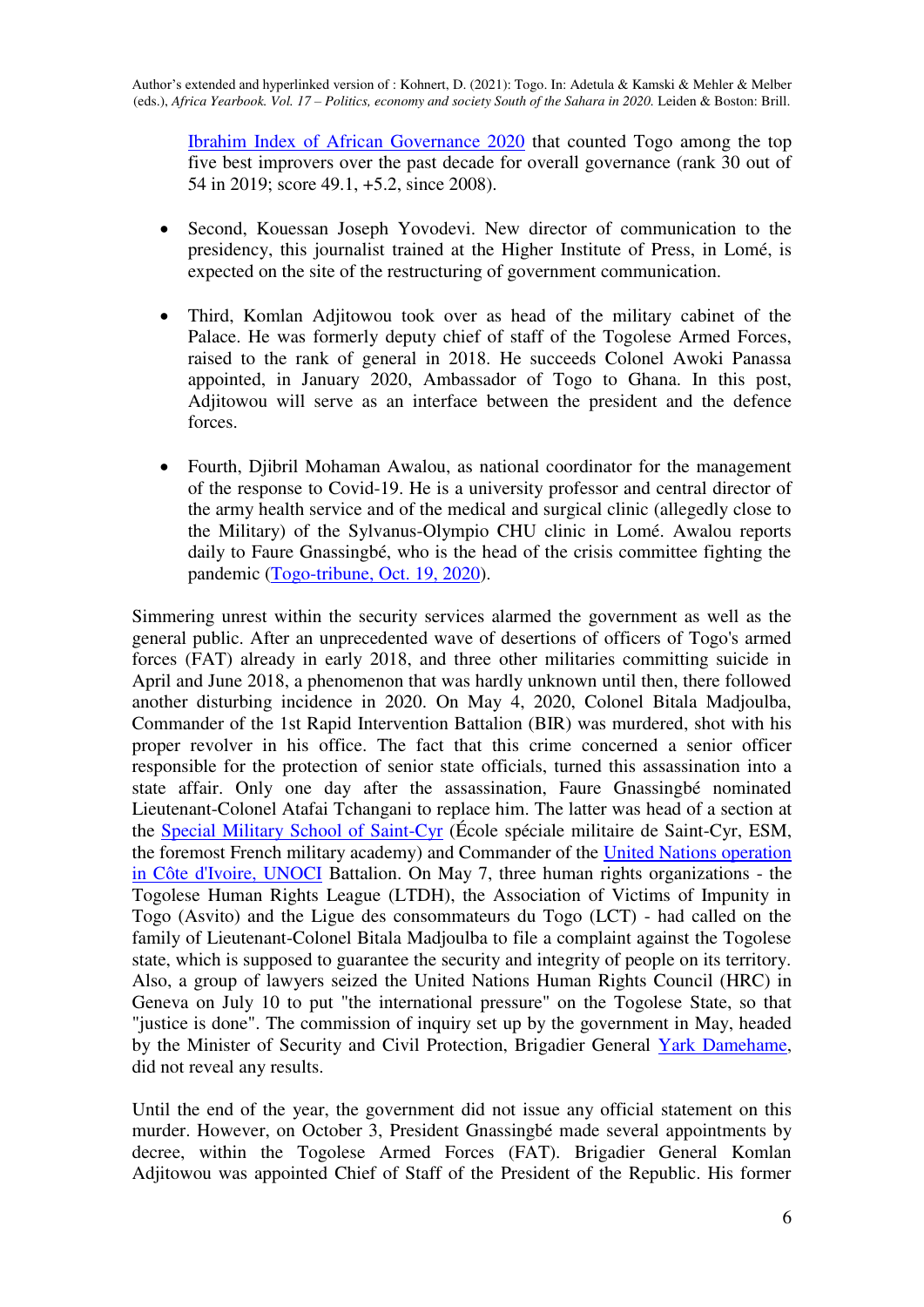post of Chief of Staff of the FAT will now be held by Colonel Kodjo Ekpe Apedo. Colonel Kassawa Kolémaga, previously Director of Operations of the FAT and former head of the National Intelligence Agency (ANR) was promoted to Chief of Staff of the Army. Colonel Tassounti Djato, until then commander of the Niamtougou Hunting Base (BCN, 350 personnel) in Niamtougou, the capital of Doufelgou prefecture in the Kara region, the homeland and fief of the Gnassingbé family, was appointed Chief of Staff of the Air Force. Finally, the Air Force will have Colonel Toussounti Djato as its new boss; he was in charge of the Niamtougou airbase (north). As a reminder, the General Chief of Staff of the Togolese Armed Forces is Brigadier General Félix Abalo Kadhanga, whereas the Ministry of Defences remains in the hands of Faure Gnassingbé to prevent any coup attempts.

The continuing violation of Human Rights in Togo remained a special concern of the international community. According to a report of Amnesty International on the human rights situation in Togo, presented at the UN-Human-Rights-Committee (from 2 to 27 March), the human rights situation in Togo sharply deteriorated due to growing political and social tensions related to the prospects of the head of state running for a fourth and fifths term and the contested 2019 constitutional reforms. Furthermore, Togo still ranked among the most corrupt states worldwide (rank 130 of 180 countries (Score: 29, out of 100; [CPI-2020\)](https://www.transparency.org/files/content/pages/2019_CPI_Report_EN.pdf). Finally, the high level of illicit financial flows (IFF) which strongly correlates with money-laundering attracted the concern of the international donor community.

Increasing encroaching on internet media freedom, took various forms, ranging from subtly increasing regulatory powers over social media to country-wide internet shutdowns. In June the HAAC suspended the bi-monthly '*Panorama'* for violating the professional rules of journalism and a critical report on the Head of State in May. On 25 March, the HAAC withdrew the license of the newspaper '*La Nouvelle'* for publishing "unverified information", incitement of ethnic and religious hatred. On 4 November, the director of the oppositional journal *L'Alternative*, Ferdinand Ayité, as well as the journal itself were condemned each to a fine of two million F CFA for defamation in the 'Pétrolegate-affaire', because Ayité had accused the manager of the Committee to monitor the petroleum product price fluctuations, Fabrice Adjakly, to be responsible for the diversion of F CFA 500 Mrd. On 29 December night, Carlos Kétohou from the *L'Indépendant Express* was arrested by heavily armed men of the Central Criminal Investigation and Investigation Service (SCRIC), a special unit of the national gendarmerie. Two days later, Togo press organizations like OTM, CONAPP, PPT, URATEL, ATOPPEL, UJIT and SYNJIT condemn the arrest that according to them amounted to a "kidnapping".

Also, Government interference with the internet and mobile phones was of special concern in the context of participatory development approaches of international donor agencies given the growing reliance on digital information and communication technologies (ITCs). Therefore, the EIU democracy index 2019 (published 31 January 2019) ranked Togo medias all in all as '*unfree'*, whereas Freedom House (2020) to the contrary had upgraded Togo's overall status, including freedom of press status, since 2014 from "*not free*" to "*partly free*", with an aggregate status of 47 (of 100) already in 2018.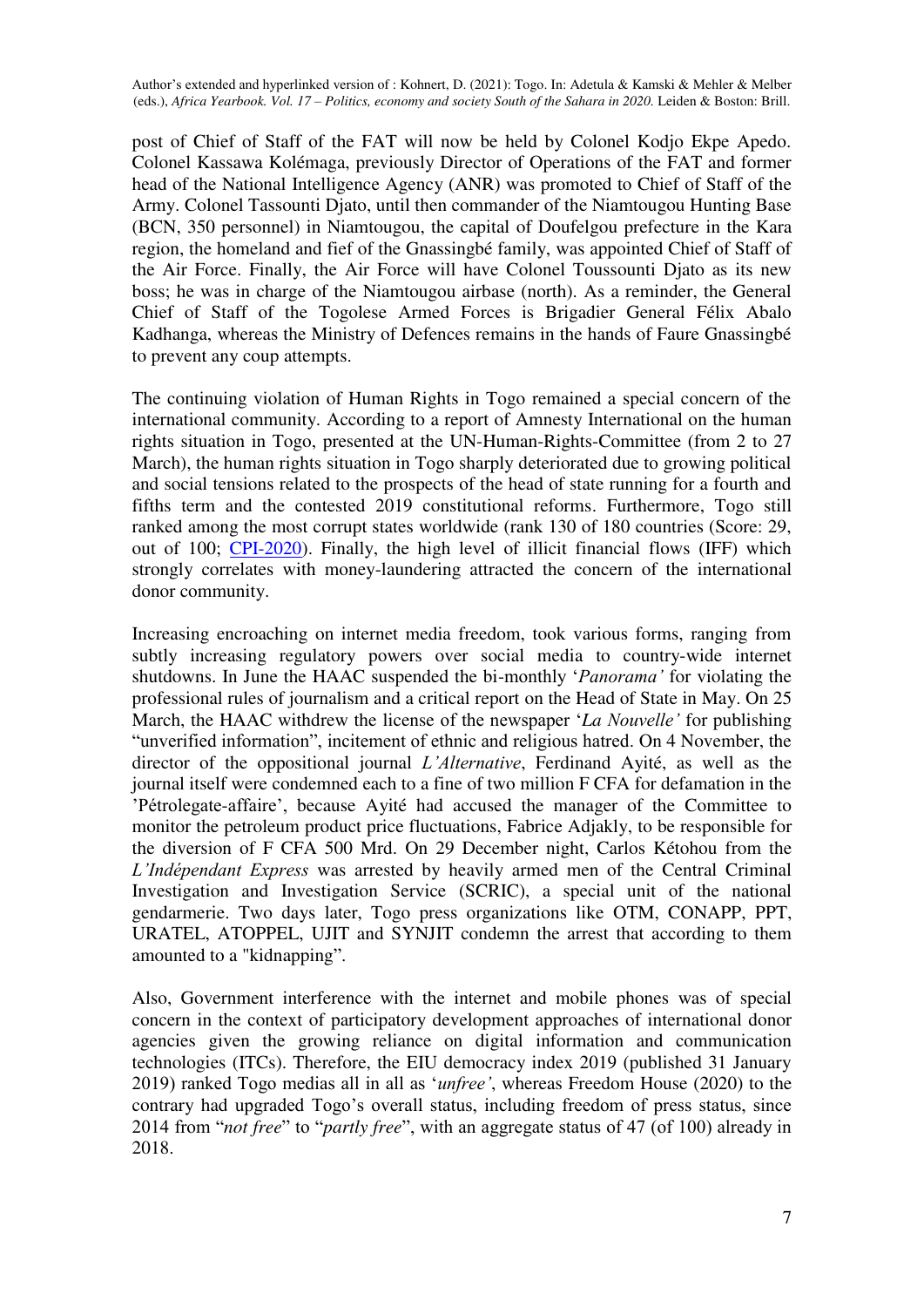Furthermore, the government had to speed up the implementation of the recommendations of the Truth, Justice, Reconciliation Commission (CVJR, Plateforme citoyenne justice et vérité, PCJV) created to compensate for the impunity of members of the security services during the Eyadéma dictatorship**.** In 2020, the HCRRUN contacted people who had suffered damage during the 1990s in the context of wildlife-protection, and the Barkoissi incident between Anoufo and Moba, to implement the reparations recommended by the CVJR whose goal was to achieve better living together between communities. The implementation of the recommendations of the CVJR in this part of Togo was spread over several days in different localities (Tône, Cinkassé, Mandouri, Kpendial etc) to respect the precautionary measures in the context of the fight against Covid-19. Nearly 35,000 people, victims of socio-political violence from 1958 to 2005, have been identified throughout Togo.

Togo's overall status in the Freedom House's 2020 Freedom in the World rating, remained 'partly free' as in the previous two years. In the Economist Intelligence Unit's democracy index 2019, Togo was upgraded from rank 130 (2015, 3.32 of 10 points) to rank 126 (2019; 3.30) out of 167 countries, mainly due to its political culture (5 of 10) (see Q2.1). For the rest, EIU classified Togo as an 'authoritarian regime' as before.

#### **Foreign Affairs**

In January (17. Jan) the five heads of state of Congo-Brazaville, Uganda, Senegal, Gambia and Togo met in Lomé for a summit against drug trafficking. Trafficking in false drugs is said to kill about 900,000 Africans every year, among them 120,000 children of less than five years. Thus, more African die because of false drugs than by malaria. The summit had been organized in partnership with the NGO *Brazzaville*, a foundation focussing on conflict resolution and environmental protection. Two other countries concerned were Niger and Ghana. The president of Niger, Mahamadou Issoufou, did not participate given the precarious security situation in his country, whereas his Ghanaian counterpart Nana Akoufo-Addo was represented by his minister of health.

Although cannabis production in Togo is illegal, Togo counts among the ten African countries with significant cannabis production, i.e. CAR, DRC, Gambia, Ghana, Ivory Coast, Malawi, Nigeria, Sierra Leone, Togo and Uganda according to the Africa Organized Crime Index (OCI) Togo. On 17 May, the Togolese customs intercepted in Tchalo (south of [Sokodé\)](https://en.wikipedia.org/wiki/Sokod%C3%A9), 1,042 loaves of cannabis hidden in a banana car. Most cannabis is for trade, the local population consumed just 1%.

In February, Microsoft representatives revealed during a Cyber Africa Summit in Lagos (25 to 26 February) that the financial sector of African countries had become one of the privileged targets of hackers. Therefore, the [Cyber Defense Africa,](https://www.cda.tg/en/) a public-private partnership of the Polish Asseco Data Systems SA (ADS) and the Togolese cybersecurity agency (Ancy) had been created already in February 2019, as announced during the last Africa CEO forum in Kigali in March 2019.

On 26 February the US government released a remarkably frank criticism of the conduct of the 2020 presidential elections in Togo. Particularly it disapproved little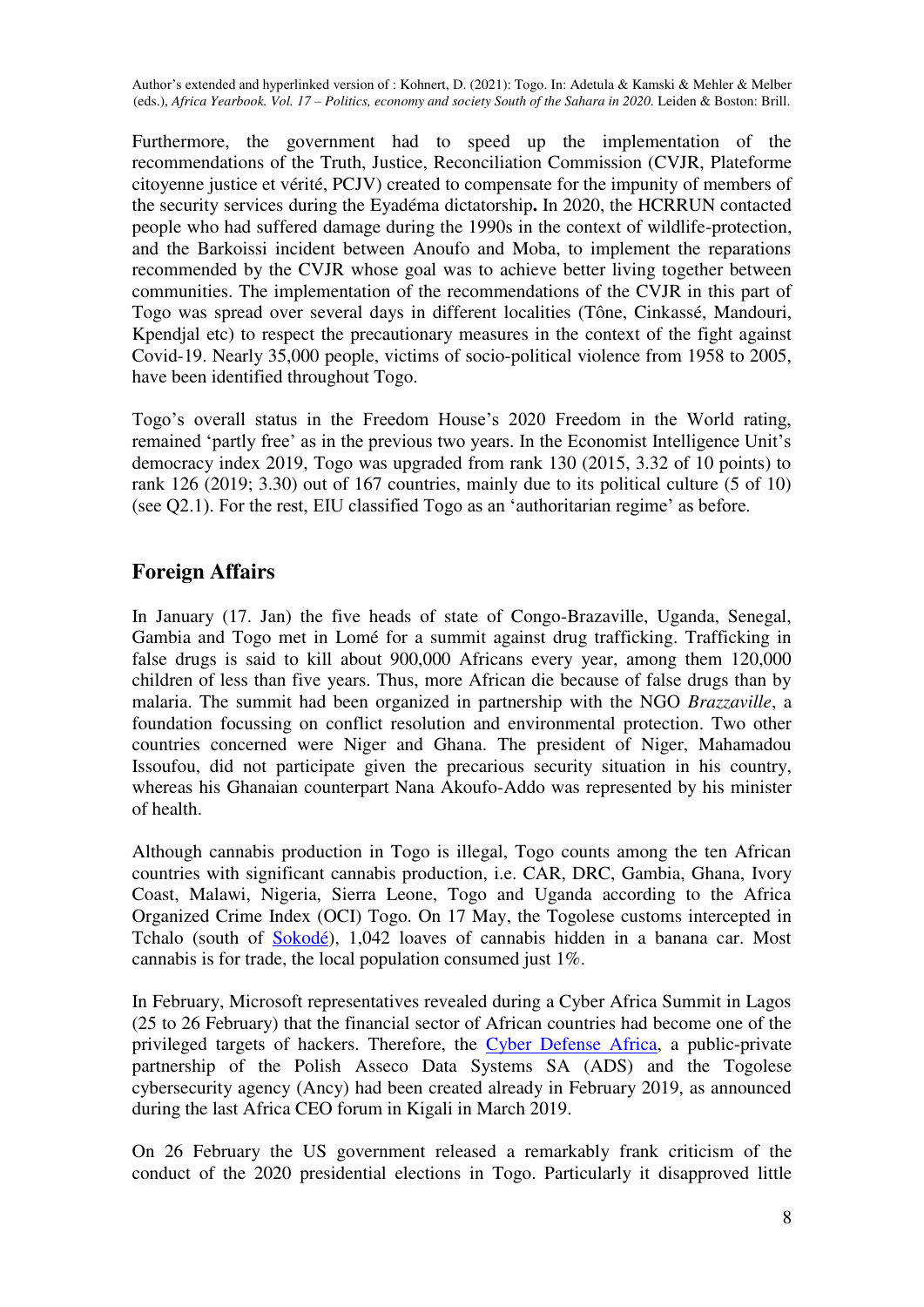efforts for independent election observation, notably the decision of the CENI to revoke the accreditation of the National Democratic Institute (NDI) in Washington D.C. and the expulsion of its observers three days before the election. Washington called on Lomé to publish the election results per the polling stations and not just the aggregated results to allow for cross-checks.

Because of the economic burden of the Corona pandemic, the Heads of States of the West-African Economic and Monetary Union (WAEMU / UEMOA) declared a temporary suspension of the WAEMU growth and stability pact (setting six convergence criteria, including a 3% of GDP fiscal deficit limit). As a result, member countries were allowed to raise their overall fiscal deficit temporarily and to use any additional external support that donors might provide in response to the Covid-crisis. Also, a National and Economic Solidarity Fund of F CFA 400 billion (11.8% of GDP) was created on April 1 to be financed by the government, international partners, and private citizens. Shortly before, on March 20, the WAEMU announced an action plan heavily reliant on development partner financing. The overall financing needed is estimated at F CFA 70 billion (about USD 130 million or 2% of GDP). Nevertheless, the CFA currency has not yet been affected due to a pandemic-driven withdrawal of foreign capital, an increase of the current account deficit or the growth of monetary aggregates due to preferential loans, nor have significant inflationary tendencies been discerned.

The Covid-pandemic affected among others also the deeply rooted informal crossborder trade of small scale traders. On 8 April, about 90 Beninese and Togolese citizens, made up of 68 males and 22 females, were arrested in the Ghanaian Ashanti Region because they had tried to enter the country illegally by bypassing the Coronalockdown measures. They were subsequently put for isolation at the Atonsu Agogo Hospital. The authorities alerted the local population in the frontier regions to watch for other illegal migrants from neighbouring states. Only one month later, on 7 May, the Ghana Immigration Service (GIS) revealed that he had nabbed more than 100 mostly women traders from Accra in the past three weeks who travelled to Aflao at the Ghanaian border, where they stayed at various locations, waiting their turn for *'okada'* operators to assist them to cross into Togo through unapproved routes, in violation of the closure of the border in the hope of crossing to Lomé.

On Apri 24, the Government announced the completion of the country's membership in the [African Trade Insurance Agency](https://en.wikipedia.org/wiki/African_Trade_Insurance_Agency) (ATI), becoming the 8th African sovereign shareholder of currently 18 member countries. ATI was founded in 2001 by the African States, mostly from the [COMESA](https://en.wikipedia.org/wiki/Common_Market_for_Eastern_and_Southern_Africa) and corporate shareholders like the [African](https://en.wikipedia.org/wiki/African_Development_Bank)  [Development Bank,](https://en.wikipedia.org/wiki/African_Development_Bank) [Trade Development Bank,](https://en.wikipedia.org/wiki/Trade_Development_Bank) [UK Export Finance](https://en.wikipedia.org/wiki/UK_Export_Finance) (UKEF), to cover the trade and investment risks of companies doing business in Africa. The current move had been backed by the [European Investment Bank](https://en.wikipedia.org/wiki/European_Investment_Bank) (EIB) and reflects a trend that has seen a record number of West African countries join Africa's multilateral guarantee agency, with Ghana, Niger and Nigeria all completing membership in the last nine months. This trend is expected to continue as countries seek support to ensure investment and trade flows on the continent to manage the economic fall-out from the Coronavirus. Sani Yaya, Minister of Economy and Finance explained that membership in ATI was a necessary component in Togo's ability to shore up the economy and to weather the Corona storm. Reflecting the important role that ATI plays in the region's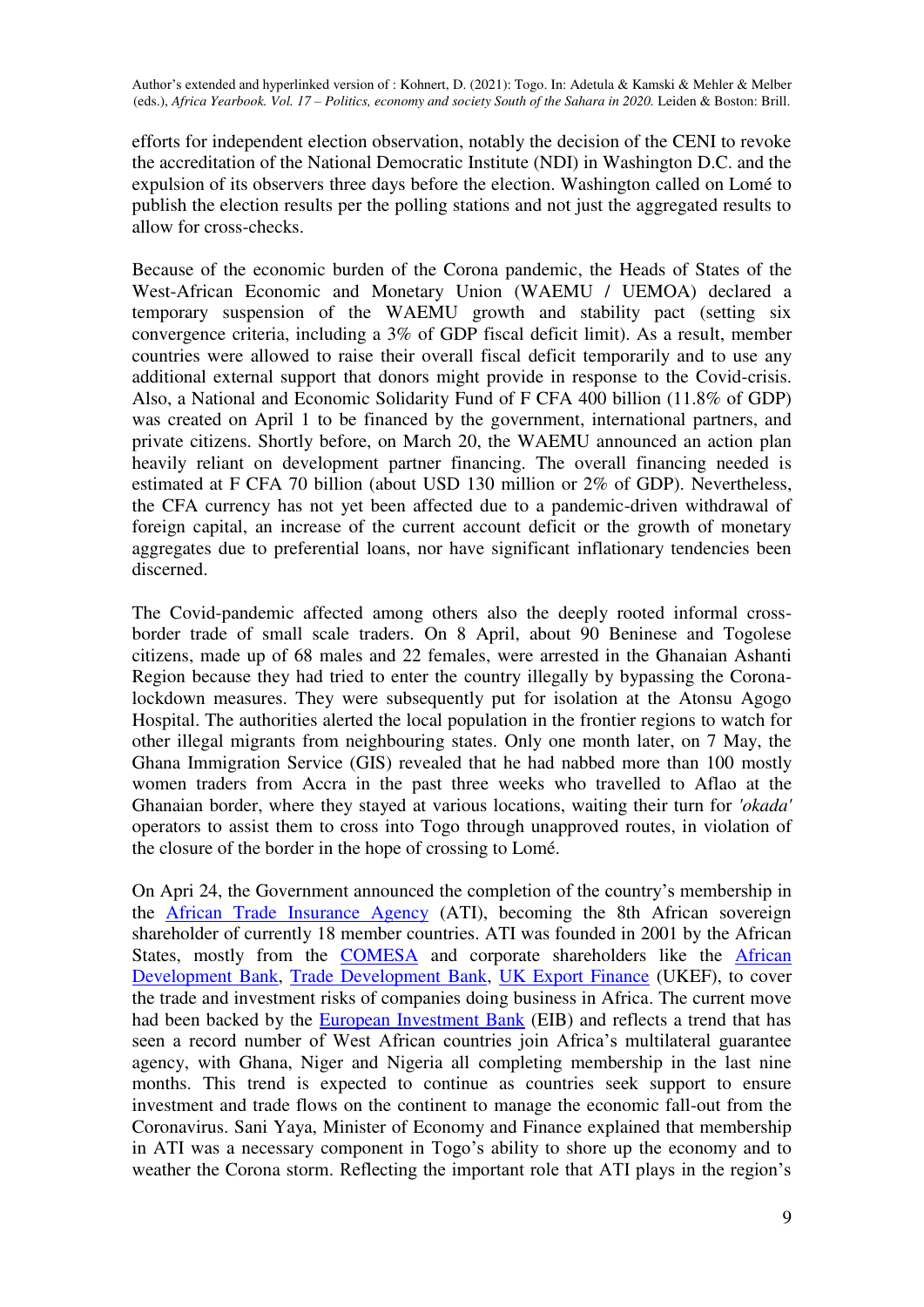economic growth, the EIB provided a US\$12.5 million concessional loan to cover Togo's shareholding in ATI. Membership of ATI opens a path for countries to reduce their debt levels, it equally provides global investors and financiers with comfort that sovereign transactions and other investments are back-stopped by a highly rated and reputable insurance guarantee agency.

The regional concern of African pairs about the autocratic regime in Togo was confirmed by a decision of the [ECOWAS court of justice](https://en.wikipedia.org/wiki/ECOWAS_Court) that judged on 26 June that the internet closure during Togo's big demonstrations of the opposition against the modification of the constitution to allow for another presidency of Faure Gnassingbé in 2017 was illegal. This had repercussions on the international evaluation of additional internet closures during the 2020 presidentials. Shortly before, on 11 June, the  $14<sup>th</sup>$  ed. of the [Global Peace Index 2020,](https://en.wikipedia.org/wiki/Global_Peace_Index) produced by the Institute for Economics & Peace (IEP, Sydney, New York), had revealed that Togo was at the bottom of regions' peacefulness, ranking Togo the 108th nation out of 163 in the international ranking of peaceful countries in 2020, and 24th in Sub-Sahara Africa.

Nevertheless, the intimidation of the opposition continued with all means. According to a survey conducted by *Le Monde* (Paris) and The *Guardian* (London), published on 3 August, based on the research of the renowned [Citizen Lab](https://en.wikipedia.org/wiki/Citizen_Lab) (Toronto), the government in Lomé had used a highly sophisticated Israeli software '*Pegasus'* to target Catholic clerics and Civil Society militants to spy on mobile phones and internet traffic of the oppositional DMK. Officially, the software had been sold to the government in Lomé to fight terrorism and serious crime. The long-standing close collaboration of Israel and Togo in African politics, military cooperation and espionage, based on mutual benefit since the time of late dictator Eyadéma, had aroused protest of HR organizations and the opposition already in the past.

On 9 September, [ECOWAS](https://en.wikipedia.org/wiki/Economic_Community_of_West_African_States) announced that it would gradually withdraw its intervention force in Guinea-Bissau. A first group consisting of 130 men mainly from the Togolese Special Forces who arrived in [Guinea-Bissau](https://en.wikipedia.org/wiki/Guinea-Bissau) in November 2019 to reinforce the sub-regional contingent stationed in Bissau since 2012, had already left Bissau on August 27. The other ECOWAS troops, notably Nigerians, Senegalese and Burkinabe, will gradually leave by December 2020, handing over to the army.

In early November (4 November) Lomé war preparing to ratify the convention with neighbouring Benin on the status of the Mono river bordering the two countries and the creation of the [Mono Basin Authority](https://en.wikipedia.org/wiki/Mono_River) (ABM). The preliminary draft law authorized Togo to ratify the Mono convention that would bind Togo and Benin on their border river had been signed on December 30, 2014, in Cotonou. The bill aimed to ensure integrated and sustainable development of the Mono basin in close collaboration between Benin and Togo.

On 1 December, the National Assembly adopted a bill authorizing the Togolese state to ratify the agreement establishing the [African Intellectual Property Organization](https://en.wikipedia.org/wiki/Organisation_Africaine_de_la_Propri%C3%A9t%C3%A9_Intellectuelle) (OAPI), headquartered in [Yaoundé,](https://en.wikipedia.org/wiki/Yaound%C3%A9) which embraced 17 mostly francophone African states. The ratification of this agreement adopted in December 2015 in [Bamako](https://en.wikipedia.org/wiki/Bamako) will allow Togo to better protect the inventions and creations of its citizens and to fight effectively against counterfeiting. The agreement represented also a step forward in strengthening the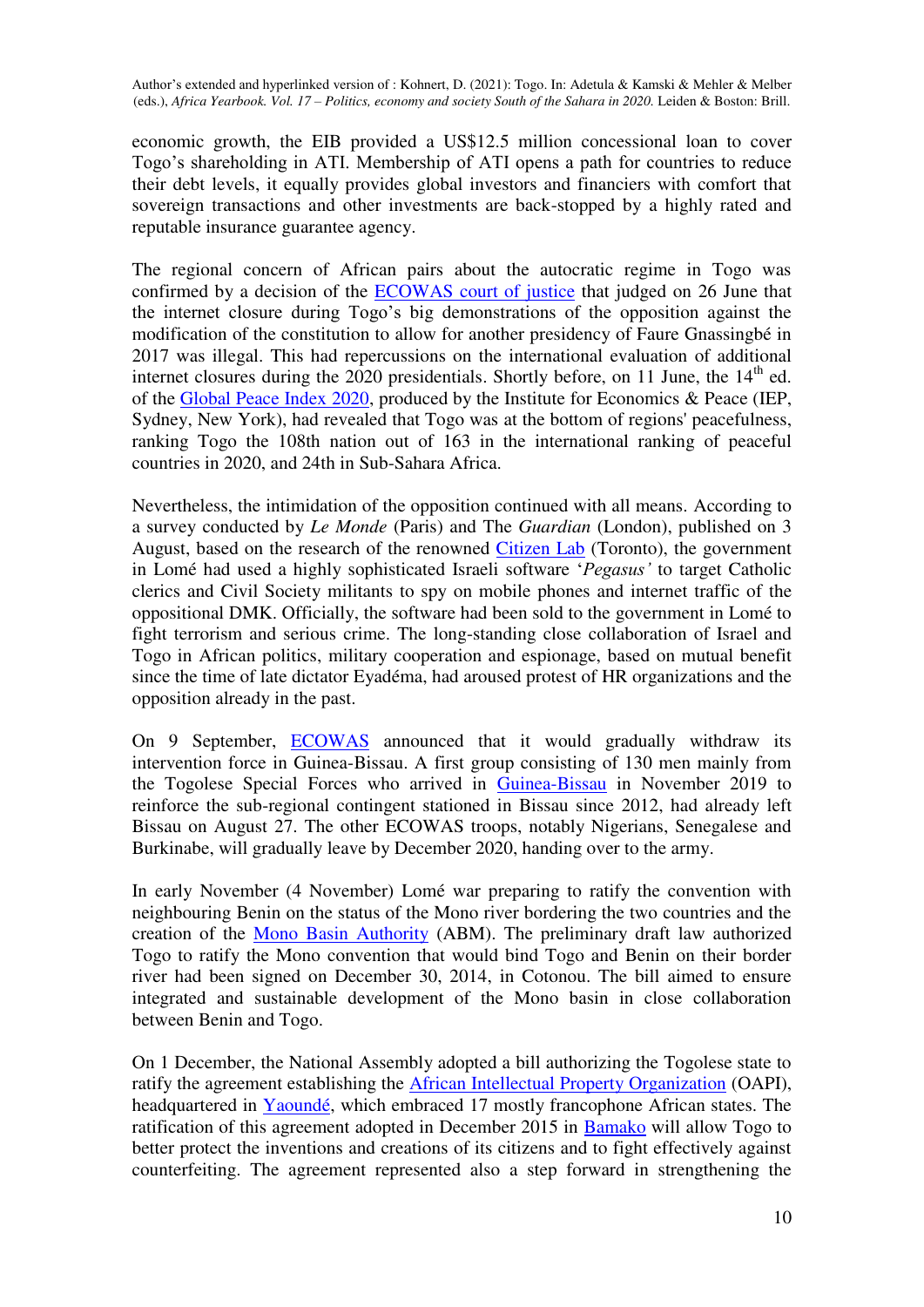modernization of the private sector and the Togolese legal arsenal for controlling pharmaceutical products at the borders.

The EU and its member states, notably France and Germany, continued to aid Togo. The EU announced on 15 January its budget support of more than 10.5 billion FCFA (16 m  $\epsilon$ ) for the "consolidation of the State, phase 3 (CCET 3)" for the year 2019. Germany's [KfW](https://en.wikipedia.org/wiki/KfW) provided 5 m  $\epsilon$  on 18 May to reinforce the decentralization process. Since 2012, Germany had disbursed more than F CFA 30 mrd (45,7 m  $\epsilon$ ) to support decentralization in Togo.

On 10 September 2020 experts from the UNODC Terrorism Prevention Branch held an initial consultative meeting with the Inter-Ministerial Committee on Preventing and Combating Violent Extremism (CIPLEV) of Togo, within the framework of the [Global](https://en.wikipedia.org/wiki/Global_Counterterrorism_Forum)  [Counter-Terrorism Forum \(GCTF\)](https://en.wikipedia.org/wiki/Global_Counterterrorism_Forum) project on capacity building in the West African region. Fake drugs kill people and fund terror. African leaders hope to do something about it.

Also, France extended in August its support to Togo and Ghana for anti-jihadist aerial surveillance: Already committed to Benin, Burkina Faso, Mali and Guinea, Paris will expand its support program for West African air forces in Togo and Ghana, threatened by terrorist groups from the Sahel within the framework of its West African light observation aviation development program to Togo and Ghana. As part of the Defense Forces Enabling Development (DEFEND) cooperation project led by the Department of Security and Defense Cooperation (DCSD) of the Ministry of Foreign Affairs, Paris had already committed itself to supply ultralight aircraft (ULMs) CS *Grouse* observation in Benin and Burkina Faso. Bamako currently had six copies of *Tétras* and Conakry three. Moreover, on November 16, Paris supported the Togolese navy for the combat of piracy in the Gulf of Guinea with *Sillinger* sea hunters of the same type already intended for the Libyan coast guard.

In November, Lomé was also involved in mediation efforts in the Malian crisis. In the August coup of the Malian Armed Forces, President Ibrahim Boubacar Keïta had been forced to resign and the government had been dissolved. Several countries like France, the United States and representatives of the AU, EU and the United Nations Security Council, as well as Amnesty International, unanimously condemned the coup, calling on the soldiers to return to their barracks. The Organisation Internationale de la Francophonie (OIF) even suspended Mali from membership. On September 7, the ECOWAS gave the Malian military rulers a deadline of 15 September to appoint a new civilian President and Prime Minister. Lomé, on the other side, remained open for negotiations and assumed a mediation role to save the junta. On November 13, the transitional president in Bamako, Bah N'Daw, visited Lomé for negotiations. But behind the scenes, contacts had been made in the greatest secrecy already the day after the putsch, including an exchange of visits in private jets and clandestine meetings

In recent years a growing number of foreigners who were generally passing through Togo on their way elsewhere were arrested for trafficking. On 19 January seven African leaders from the Republic of Congo, Gambia, Ghana, Niger, Senegal, Uganda and Togo signed an agreement for stronger legislation to criminalize the sale of fake drugs at the two-day France-Africa summit on counterfeit medicines, a deadly trade that claims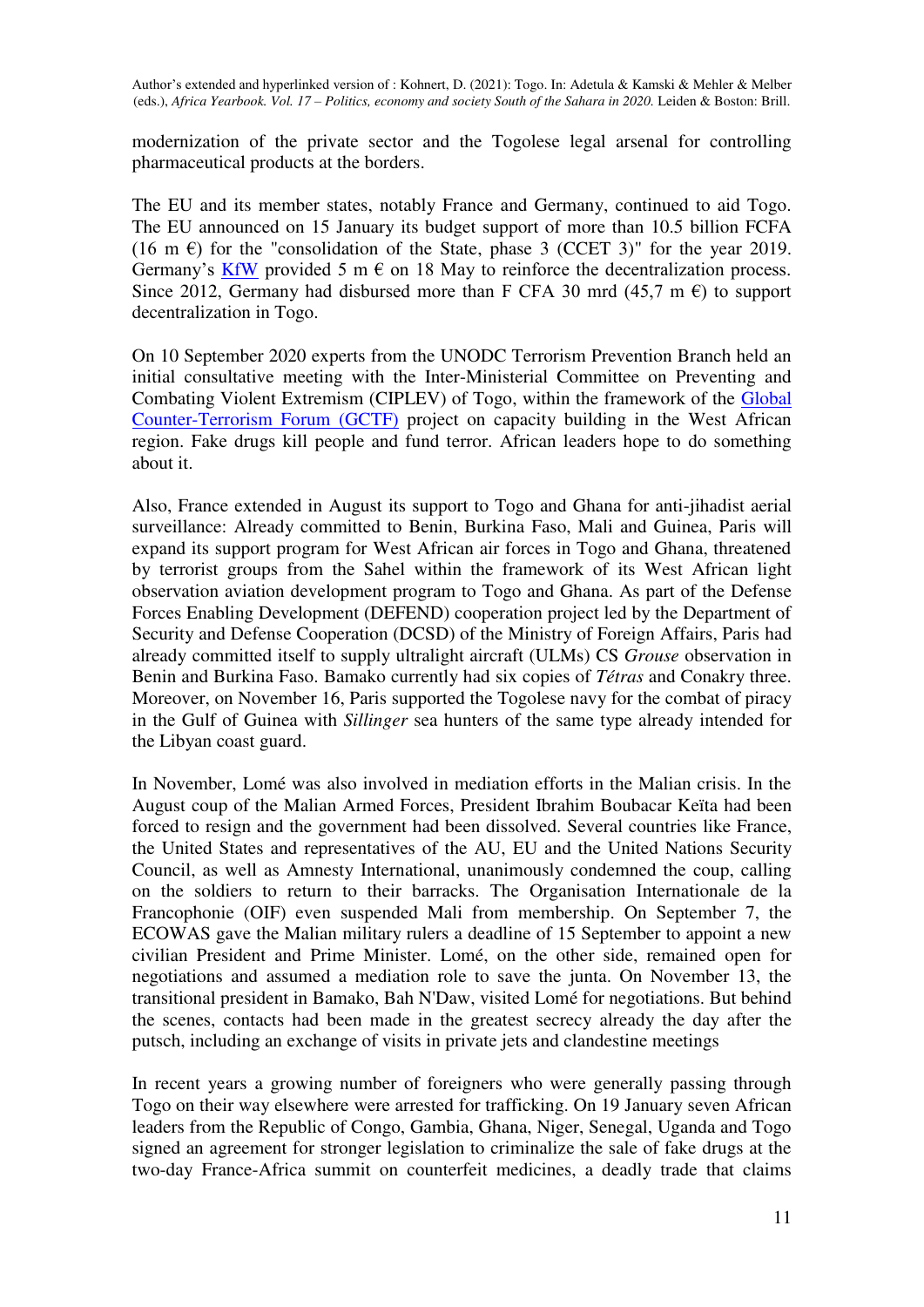hundreds of thousands of lives every year in Africa and funds transnational crime and terrorism.

In November 2019, the Nigerian multinational Dangote Industries and the Togolese Government had agreed to develop and transform Togolese phosphate and cement industry. In January 2020 the first contract of a 2.5 million tpa cement grinding plant with VRM from the Cimenterie de Côte Ouest-Africaine (CimCo) was awarded to the Intercem Group (Cimfaso & Cimasso /Burkina Faso and CimIvoire/Ivory Coast) by the CimMetal Group. The start of production was scheduled for the first quarter of 2021. For its establishment and expansion in Togo, CimCo will receive a CFA20 billion loan from the BOAD. The long-term facility was approved on 28 September by the Bank's board of directors. The new facility, named Cimco SA, will be strategically situated at the port of Lomé and become the country's largest grinding plant by capacity. HeidelbergCement announced to expand its Togolese subsidiary, Cimtogo, spending more than \$30 million in the process which would create 30% more direct jobs in addition to nearly 4,000 direct and indirect jobs in Togo already provided. Heidelberg had already a grinding station in Kara and an integrated clinker plant in Tabligbo. In January, HeidelbergCement group and the German Cooperation in Togo (GIZ) announced the co-financing the training of 200 residents of the Tabligbo clinker mining area (80 km northeast of Lome) with no experience to become carpenters and bricklayers.

Given Togo's huge Chinese debt's, and the habitually excellent foreign relations between Lomé and Peking, Togo was also likely to profit from Chinese banks debt write-offs for certain African countries from interest-free loans due by the end of the year, as envisaged by Peking in September. However, President [Xi Jinping,](https://en.wikipedia.org/wiki/Xi_Jinping) who held out the prospects of a debt write-off at a summit about how China and Africa could fight the Covid-19 pandemic together, did not say which African countries would be exempt or how much debt would be erased outright.

Moreover, [Alassane Ouattara,](https://en.wikipedia.org/wiki/Alassane_Ouattara) President of Côte d'Ivoire, announced in September to proceed with the implementation of the proposed West-African common currency **ECO** "within three to five years". The controversial subject was originally to be treated on the long-delayed successor to the [Cotonou Agreement](https://en.wikipedia.org/wiki/Cotonou_Agreement) between the EU and African, Caribbean and Pacific [\(ACP\)](https://en.wikipedia.org/wiki/Organisation_of_African,_Caribbean_and_Pacific_States) community expiring end of 2020. Re-negotiations appeared to be approaching the finish line with a '99%' chance of success this year', according to ACP and EU sources [\(EURACTIV-sources\)](https://www.euractiv.com/section/botswana/news/post-cotonou-deal-edges-closer-to-the-finish-line/) on September 2. However, on the eve of the pandemic in mid-February, the EU and the ACP's negotiating teams, led by EU International Partnerships Commissioner [Jutta Urpilainen](https://en.wikipedia.org/wiki/Jutta_Urpilainen) and Togolese foreign minister [Robert Dussey,](https://en.wikipedia.org/wiki/Robert_Dussey) agreed to extend the existing agreement until the 6th EU-Africa summit, projected for December 2020, in case the summit would not be postponed because of the Corona-pandemic

The auto-evaluation of the [African Peer Review Mechanism](https://en.wikipedia.org/wiki/African_Peer_Review_Mechanism) (APRM; MAEP, in French) of the [NEPAD,](https://en.wikipedia.org/wiki/New_Partnership_for_Africa%27s_Development) meant to enhance good governance in the sub-region and directed by the national APRM commission, dragged on. The first efforts to initiate a nationwide evaluation structure in Togo had only reluctantly begun in 2011. There exists a national APRM commission, composed of 37 CSOs, hand-selected by the government, and members of the public administration. Platform members reviewed the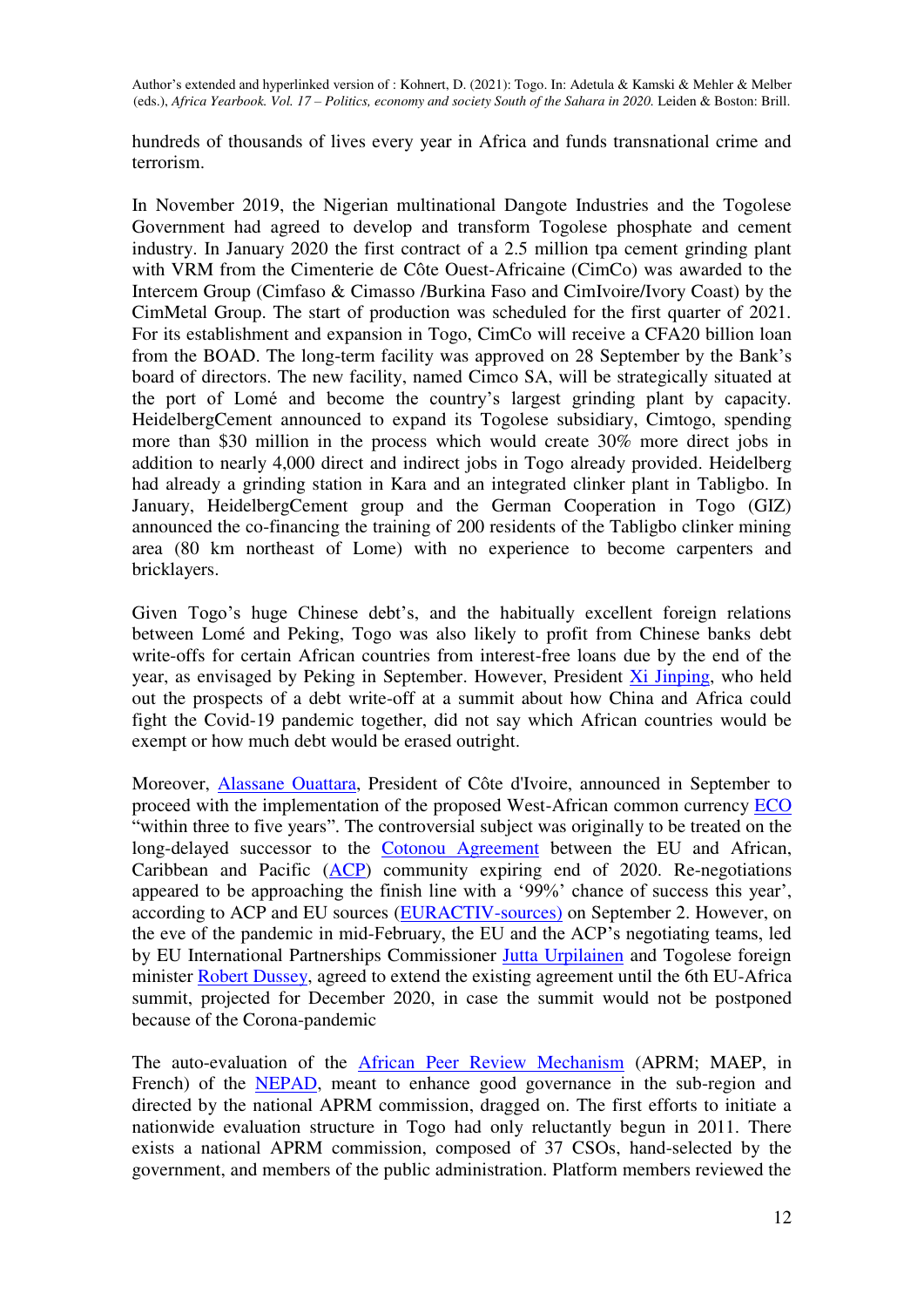Togo State report in the period between May and August 2018, the results were still pending.

On December 1, 2020, the National Assembly adopted a law authorizing the Togolese state to ratify the treaty of 2015 to join the [African Regional Intellectual Property](On%20December%201,%202020%20the%20National%20Assembly%20adopted%20a%20law%20authorizing%20the%20Togolese%20state%20to%20ratify%20the%20treaty%20of%202015%20to%20join%20the%20African%20Regional%20Intellectual%20Property%20Organization%20(ARIPO).)  [Organization \(ARIPO\).](On%20December%201,%202020%20the%20National%20Assembly%20adopted%20a%20law%20authorizing%20the%20Togolese%20state%20to%20ratify%20the%20treaty%20of%202015%20to%20join%20the%20African%20Regional%20Intellectual%20Property%20Organization%20(ARIPO).) ). One month before (November 4) Togo had ratified another convention with neighbouring Benin on the statute of the Mono-river and the creation of the Mono-Basin-Authority which had been signed already on 30 December 2014 in Cotonou.

#### **Socioeconomic Development**

In April, the World Bank and IMF envisaged considerable additional support for Togo to counteract the economic impact of the Corona-crisis. On April 29, the World Bank approved \$ 8.1 m in financing from the International Development Association (IDA) to help Togo combat Covid-19 and better respond to public health emergencies. One day before, the World Bank had approved already \$ 273 m in International Development Association (IDA) financing for Togo, Benin, Burkina Faso and Niger to facilitate access to services for vulnerable people (especially women and the poorest segments of society), through the West Africa Unique Identification for Regional Integration and Inclusion (WURI) Program. And on April 3, the IMF had authorised already an immediate disbursement of \$ 131.1 m to Togo in line with the completion of the 6th and final review of the country's economic performance under the program supported by the Extended Credit Facility (ECF) agreement. The disbursement was four times greater than what was initially planned (\$ 35 m) due to the human and economic implications of Covid-19. After three years of implementation of the Fund-supported program, the IMF saw the performance of the government as satisfactory in most sectors. Only in the financial sector reforms encountered delays.

Before the Covid-19 pandemic economic prospects for Togo's economy had been encouraging, with growth expected to reach 5.3% in 2020 and 5.5% in 2021, on the back of good performance in agriculture and sound monetary management. However, under the COVID–19 shock, Togo was likely to record a loss of growth of between 4.6% and 6.8 % points in 2020. At least, it would probably avert a recession. Real GDP in 2020 would grow by just 0.9% if the pandemic subsided by July (baseline), and contract by 1.3% if it continued through December (worst case). In the worst-case scenario, the fiscal deficit, initially forecast at 1.5% of GDP in 2020, would widen to up to 6.4% due to the increase in health expenditure and the fall in tax revenues caused by the fall in the general level of economic activity.

The production of cereals for the domestic market was satisfactory, however, problems of outlets could discourage farmers, according to a statement of Ouro-Koura Agadazi, director-general of the National Food Security Agency (ANSAT) on May 3. On average 70,000 tons of grain surplus were recorded in the 2019-2020 crop year, however, several production zones displayed quantities of unsold cereals, like the region Northeast of Sokode (more than 4,200 tons) and Elavagnon in East Mono (more than 5,000 tons of corn). The prefectures of Bassar, Dankpen, Mo, Sotouboua, Blitta, Tchamba, Doufelgou, Binah, Keran, South Oti, Kpendjal, Tandjoare, Tone were also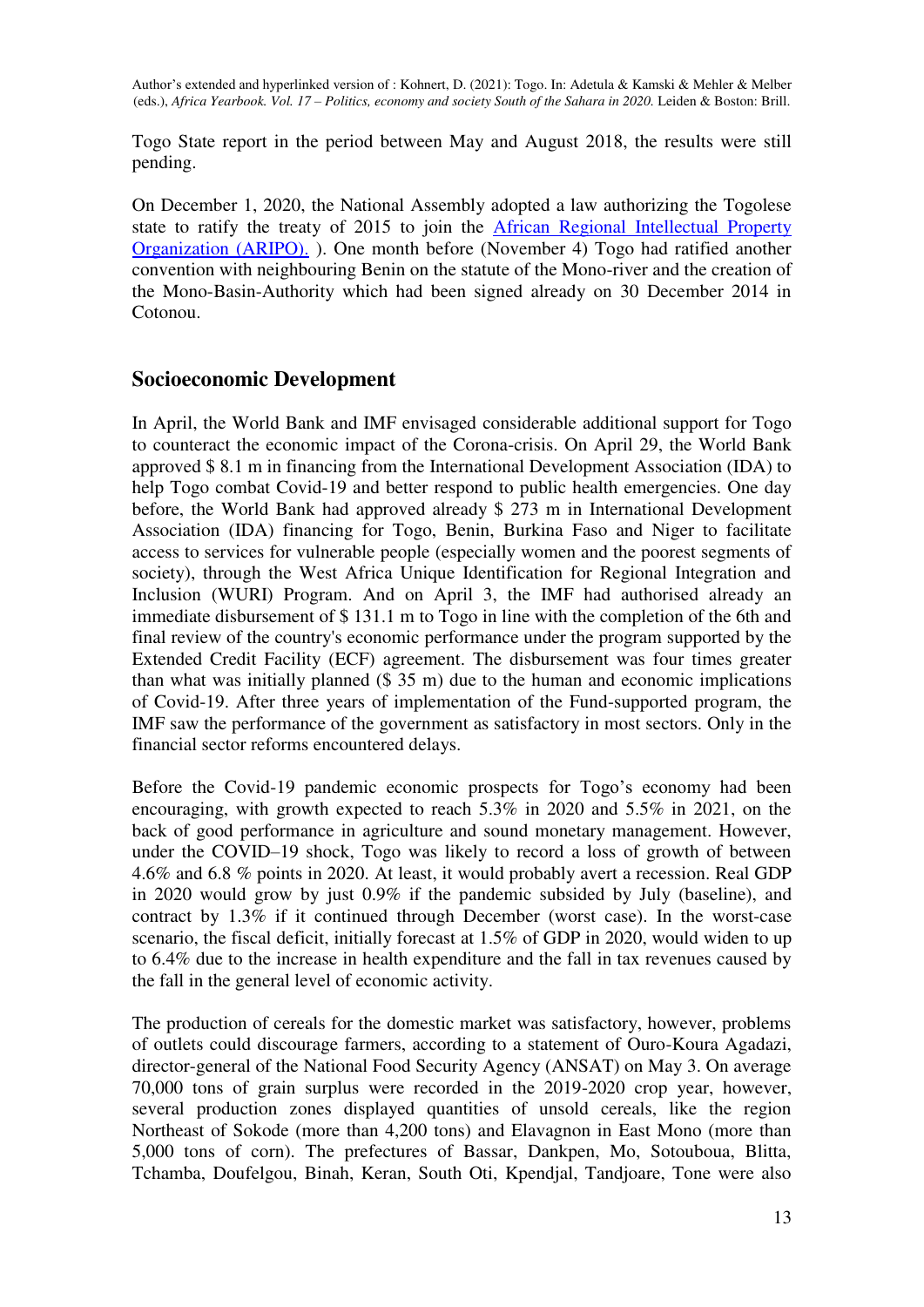affected. Agadazi warned that there was a risk that farmers could be demotivated if there were no measures to make it easier for them to market their products, which could have harmful implications for food security. To loosen up the speculative trading attitude of some traders due to the Corona-crisis, ANSAT opened its reserves and in five weeks, 91.5 tons of cereals were placed on the local market on more than 13,000 tons of national security stock. Thereby the price of 2.5 kg corn, which had risen from 400 F CFA to 700 or even 800 relapsed to the normal price. ANSAT announced to increase the security stock from 13,000 to 15,000 tons and to help farmers to export their surpluses if requested, as it had done already in the past ten years, to countries in the subregion and even to Europe, Asia and the US.

The current account deficit was expected to follow a similar trajectory. Forecast at 3.2% of GDP, it was projected to worsen to 5.7% or possibly 7% of GDP in 2020 under the effect of lower exports, declining migrant remittances and FDI in the main economic sectors. Togo's main exports, including re-exports, cotton, phosphates, coffee, and cocoa would also be affected negatively. High rates of underemployment in general (estimated 28% to 33%), notably among recent school levers (65%), remained alarming.

All in all, the economy and government budget remain volatile and prone to external shocks. On December 18, 2020, the parliament voted on the financial law for 2021. According to the previsions, the budget 2021 the budget will be balanced in resources with expenses at 1 521.6 billion FCFA, or 2.84 billion \$. The budget revenue stands at CFAF 839.6 billion (\$ 1.57 billion), lower than the budget expenditure of CFA 1120.4 billion (\$ 2.09 billion), showing a budget deficit of 280.8 billion CFA (\$ 524.78 million). The deficit represents 6.1% of GDP and would be 'entirely financed by the surplus balance of treasury operations' according to the Minister of Finance, Sani Yaya. The budget devotes 445.1 billion CFA (\$ 831.83 million) to the social sectors, up 10.8% compared to 401.7 billion CFA (\$ 750.73 million) in 2020. CFA 65.9 billion (\$ 123.16 million), or 8.2% of the budget, is allocated to the water sector, to achieve an average service rate of at least 80% in urban and rural areas. Agriculture will benefit from 65.7 billion CFA (\$ 122.78 million), while 77.9 billion CFA (\$ 145.58 million) will be reserved for the health sector, i.e. 10%, and education is allocated 195.5 billion CFA (\$ 365.36 million), or 25.1% of the allocation of the 2021 budget.

The privatization of the two remaining state-owned banks, the Bank for Trade and Industry (BTCI) and, the Union of Togolese Banks (UTB), which had been opposed by the government for years, still dragged on. In October, five possible candidates had been selected for the takeover of the banks. The selection will be done in one batch. Slowed down by the Covid-19 pandemic, the process of selling the two public banks had been relaunched by the Privatization Commission led by the Minister of Finance, [Sani Yaya,](https://en.wikipedia.org/wiki/Sani_Yaya) with the opening of the 'data room'. It was up to the prequalified candidates to make their offers now.

In the past, the government pursued stability-oriented monetary and fiscal policy. According to the IMF Togo complied with the [WAEMU convergence criterion](https://en.wikipedia.org/wiki/Economic_Community_of_West_African_States) of a fiscal deficit not exceeding 3% of GDP. For 2020, the fiscal deficit and the balance of payments financing gap were forecast to widen due to additional healthcare spending and other impacts of COVID-19 on the economy. However, fiscal consolidation and public debt reduction continued in 2019. Reforms are being pursued to boost domestic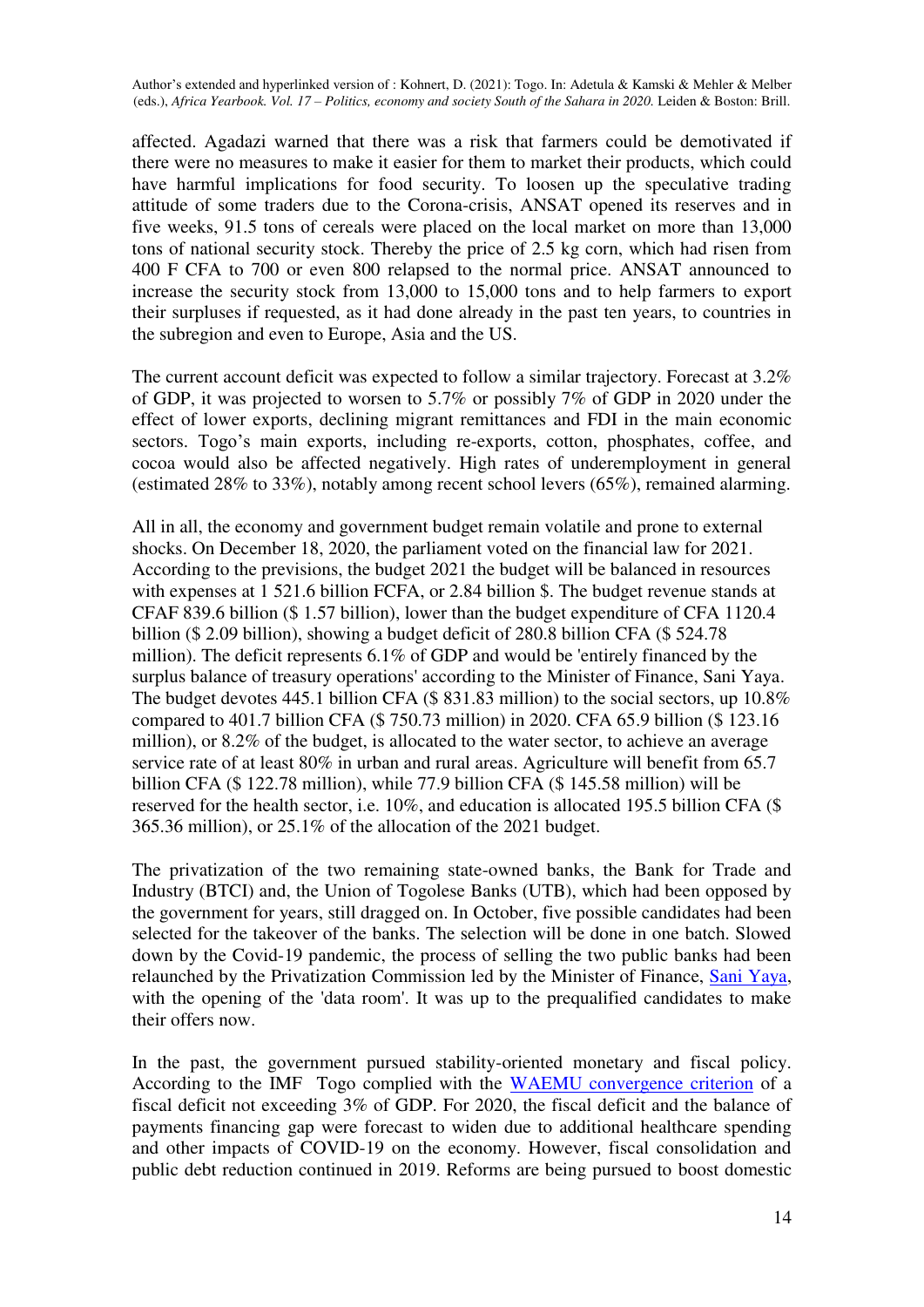resource mobilization, strengthen the PFM system, and improve the business environment. Growth projections for 2020 were lowered from 5.5% to 3%. The fiscal deficit was expected to widen from an initial projection of 1.9% of GDP to 3.6%, due to higher healthcare spending and revenue loss. The balance of payments showed a financing gap of 1.7% of GDP. The government requested in 2020 an augmentation of access of 48.7% of quota [\(SDR](https://en.wikipedia.org/wiki/Special_drawing_rights) 71.49 m) to address the urgent financing need stemming from their plan to control the spread of the COVID-19 and mitigate its economic implications.

Togo's welfare system is underdeveloped. It is available only to government employees and those employed in the formal sector. On October 9, 2020, the government announced that the Togolese minimum wage (guaranteed minimum wage, [SMIG\)](https://fr.wikipedia.org/wiki/Salaire_minimum_interprofessionnel_garanti) could soon be revised upwards. In force since 2012, the minimum wage, which hovered around 35,000-38,000 F CFA ( $\epsilon$  64.03), is not always applied everywhere. Workers complained regularly about precarious working conditions characterized by bad hygienic and security conditions and non-payment of the minimum wage.

The COVID-19 pandemic had a discernible effect on the level of social exclusion too, notably of people employed in the informal sector. The pandemic could wipe out fourfifths of Togo's projected growth in 2020 according to a WB-report. Roughly 62% of jobs are at risk,  $49\%$  in the service sector and  $13\%$  in the industrial sector. Small and medium enterprises have been particularly hard hit. Poverty rates, inequality and human development will most likely be additionally aggravated. To counteract the negative effects on the poor and vulnerable, the African Financer of Micro-Projects (Financière Africaine de Micro-Projets, FINAM), the first public limited company for microfinance, embarked on the digitalization of its services by creating "Finam Mobile" in response to the Covid crisis. The App allows managing ones account at home, including making deposits and withdrawals starting on September 11, 2020.

According to official data presented by the government in 2020, the (official) unemployment rate ranged between was 1.7%. and 1.9% during the past ten years (2010-2020, see table). That of youth unemployed (total, 15 to 24 years old) at about 3.4% in 2020 before the economic impact of the Corona-pandemic. For comparison, the world average in 2020 based on 182 countries before Corona was 15.90% (WB; [Global Economy.com\)](https://www.theglobaleconomy.com/Togo/youth_unemployment/). However, the rate of under-employment had increased from 22.8% (2011) to 24.9% (2015; INSEED; no update available as of Nov. 2020), making a total of at least 28.3% un- and under-employed, mostly young people who represented about 35% of the population. The government tried to counteract this tendency with limited success by its National Agency of Volunteers in Togo (Agence Nationale de Volontariat au Togo, ANVT). Since 2011 more than 43,000 candidates have been registered. Overall, 8,989 people, i.e. 4,610 women and 4,348 men, including 31 disabled people, were affected in 2020.

On September 11, the African Financer of Micro-Projects [\(Financière Africaine de](https://togoreveil.com/singlepost-pour-faciliter-le-quotidien-de-ses-clients-----la-finam-togo-lance-finam-mobile-31-2783-86304%22)  [Micro-Projets, FINAM\)](https://togoreveil.com/singlepost-pour-faciliter-le-quotidien-de-ses-clients-----la-finam-togo-lance-finam-mobile-31-2783-86304%22), embarked on the digitalization of its services by creating "Finam Mobile" in response to the Covid crisis. The App allows you to manage your account at home, including making deposits and withdrawals. FINAM was the first public limited company for microfinance, founded in 2015. It had launched the first edition of its 1,000 micro-projects campaign to combat youth unemployment. These can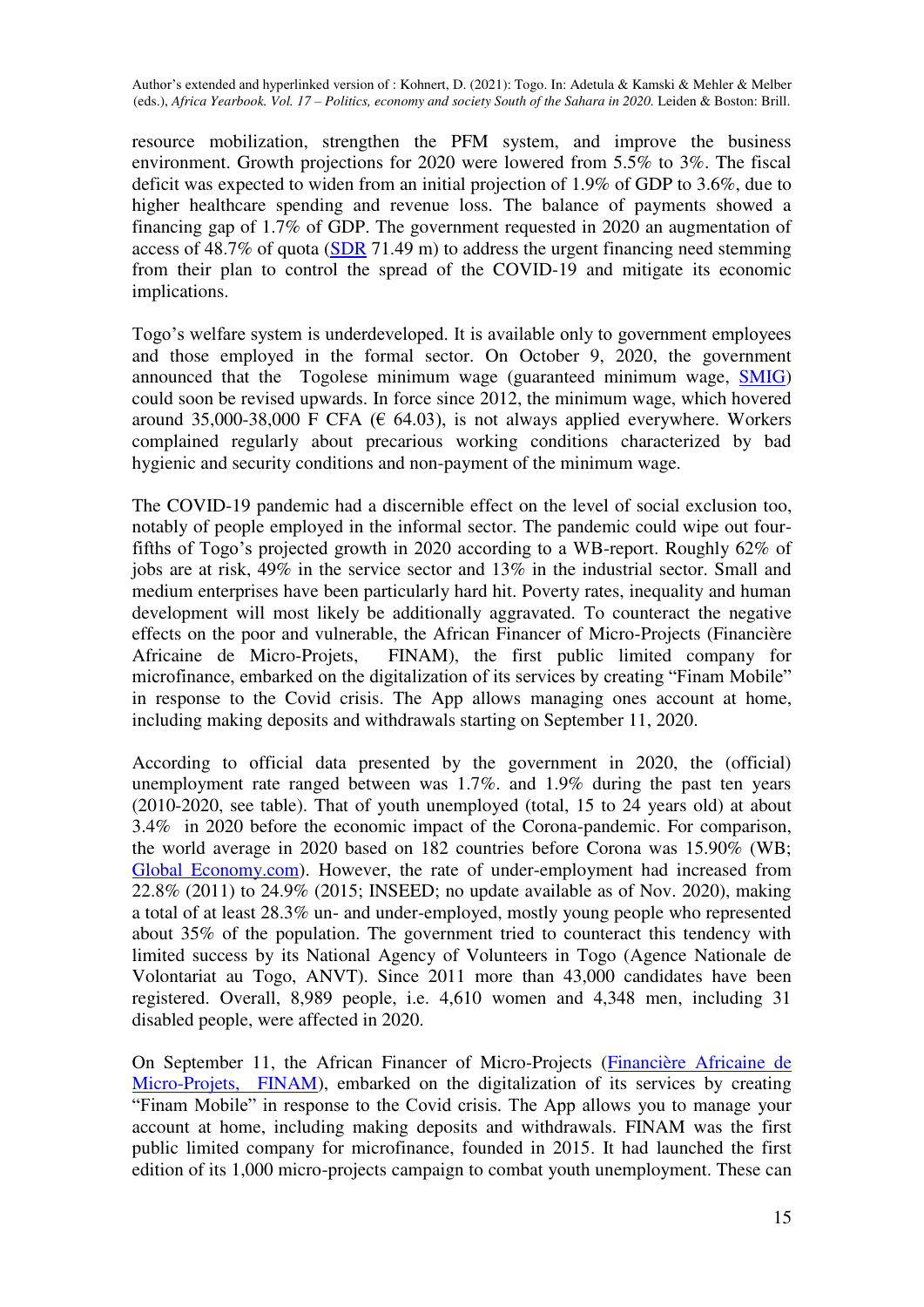benefit, without prior deposits, but with simple guarantees from members of FINAM, loans up to 600,000 F CFA for the realization of their micro-projects.

The coronavirus-crisis accelerated the establishment of a universal solidarity income, called '*Novissi'* (meaning 'brotherhood' and 'living together' in Ewe language) by the National Solidarity and Economic Fund in April. It was paid twice a month and mainly intended for people living on daily earnings, without social security and affected by a decline in activity, as explained by Cina Lawson, the Minister for Digital Economy. *Novissi* was a 100% digital device that reached nearly 570,000 of the deserving poor between 8 April and 6 June 2020, the date of the lifting of curfews in Grand Lomé and the prefecture of [Tchaoudjo](https://en.wikipedia.org/wiki/Tchaoudjo_Prefecture) in the [Centrale Region.](https://en.wikipedia.org/wiki/Centrale_Region,_Togo) The program was extended to the rural canton of [Soudou](https://en.wikipedia.org/wiki/Soudou) in the [Kara Region](https://en.wikipedia.org/wiki/Kara_Region) of north-eastern [Togo](https://en.wikipedia.org/wiki/Togo) when the circulation of the coronavirus forced a drastic reduction in activities. To support individuals and households that had been affected by the COVID-19 pandemic, a mobile-based cash transfer program for labourers from the informal sector was introduced. By dialling a three-digit mobile number, e.g. street vendors, roadside cooking parlours and other people of the informal sector whose activities vanished during the height of the Covid-19 pandemic were able to generate an electronic wallet of beneficiaries via their smartphone and thus created a minimum income to guarantee their survival. Women received a higher allowance per month (12,250 CFA F or 18.60  $\epsilon$ ) than men (10,500 CFA F or 16  $\epsilon$ ). In total, 11.3 Mrd. CFA F (17.2 m  $\epsilon$ ) were distributed, financed by Togo's National Solidarity and Economic Recovery Fund and by aid-partners such as the French Development Agency (AFD) and private donations. Those entitled were to receive directly, through mobile enrolment, a state grant of at least 30% of the minimum wage, with payouts ranging from F CFA 10 500 million (USD 18 million) to CFA 20 000 million (USD 34 million). As of May 5, 1.3 million individuals had registered, of whom 500.000 received a *Novissi* payment. Based on program data, 65% of the beneficiaries were women. The cash transfer program was expected to last 3 months at a cost of F CFA 36 billion (USD 61 million; 1.1% of GDP). The *Novissi* program was revised in late June with eligibility limited to workers in specific districts recording a high contagion rate. In total, 1.4 million individuals had registered and close to 600.000 received a Novissi payment at a total cost of F CFA 11.4 billion (USD 19 million; 0.3% of GDP) so far. The government intended to continue on this path, relying on its mobile coverage to move forward and to ensure that every citizen would have three essential things: a digital biometric identity, a cell phone and a mobile bank account. This innovative emergency measure was the first to be employed on this scale in SSA and could inspire other universal income programs on the continent. The government intended to continue on this path, relying on its mobile coverage to move forward and wanted to ensure that every citizen would have three essential things: a digital biometric identity, a cell phone and a mobile bank account. Similar programs had been tested also in South Africa and Kenya.

On 24 October, Togo entered the first time the public securities market of the West African Monetary Union (UMOA), **f**or the first exit under the last semester of 2020. The country collected 27.5 billion CFA francs from investors, according to the [Agence](https://www.icilome.com/actualites/888121/togo-umoa-titres-le-togo-recolte-27-5-milliards-fcfa-pour-sa-premiere-sortie-au-4e-trimestre)  [UMOA-Titres.](https://www.icilome.com/actualites/888121/togo-umoa-titres-le-togo-recolte-27-5-milliards-fcfa-pour-sa-premiere-sortie-au-4e-trimestre) The operation consisted of a simultaneous issue of Assimilable Treasury Bonds (OATs) with a maturity of 5 and 7 years, raised FCfa 27.5 billion. At the respective annual interest rates of 6.4% and 6.5%, the 5-year OAT collected 3.3 billion CFA francs, the last 7-year maturity retained 24.2 billion CFA francs. For the 4th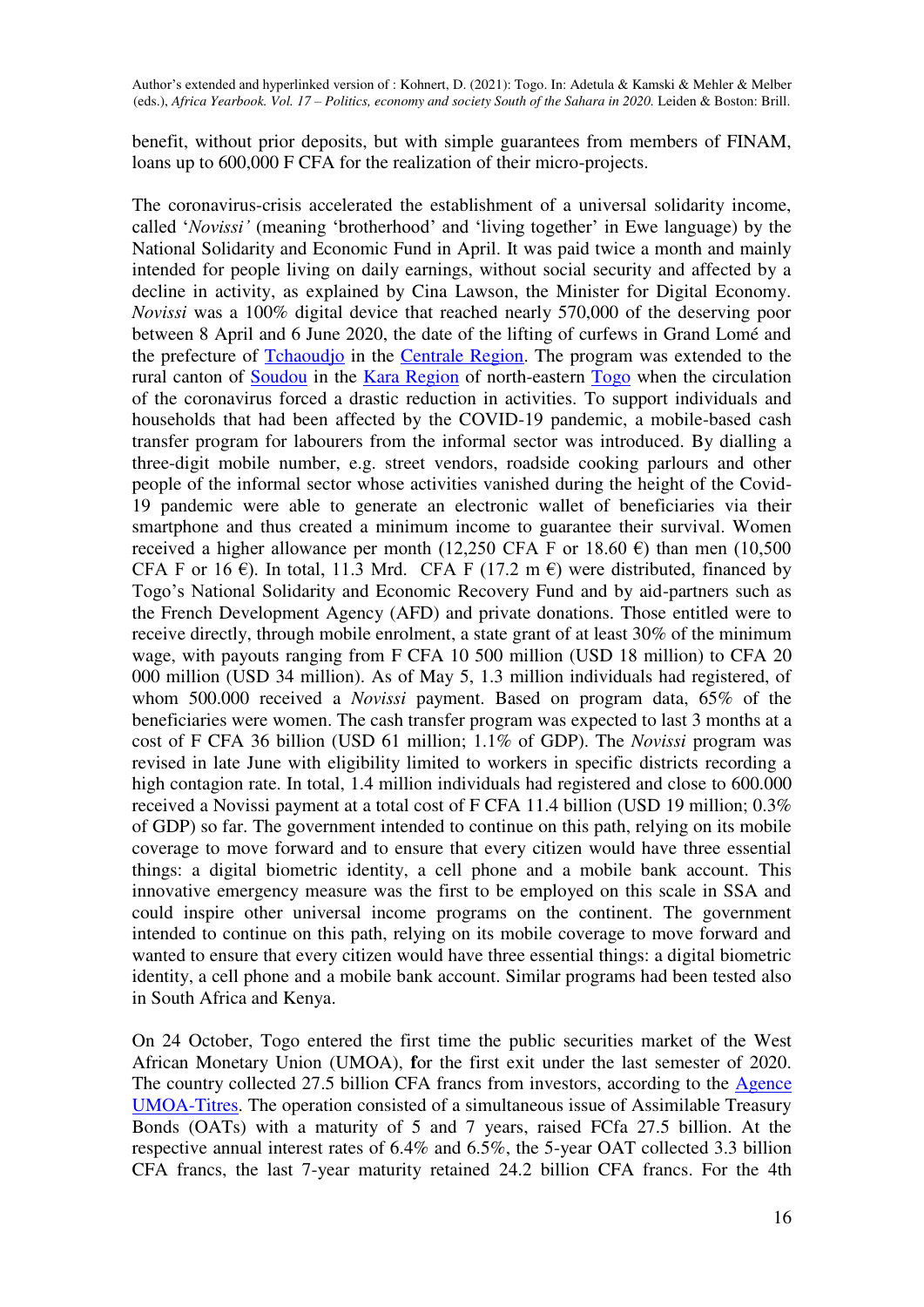quarter, Togo plans to mobilize 60 billion CFA francs from investors in the UMOA zone. The country has already collected 573.43 billion CFA francs on the regional financial market for the first three quarters of the year.

Cotton production for the 2019-2020 season gave a poor yield of 116,000 tons, against the forecast of 150,000 tons, according to the New Cotton Company of Togo (NSCT). An increase in the area of land under cultivation triggered by government efforts to boost efficiency in this sector by the extension service propagating best-practice techniques and improved co-ordination of producers are meant to result in the cotton output to grow, although cotton prices will probably be lower in the 2020-21 season than in 2019. The new cotton campaign 2020-2021 was officially launched in Kara on May 19. The price of seed cotton was fixed at 225 F / kg for the first choice.

In April Togo reported the outbreak of African swine fever in a farm northwest of Lomé, where 44 pigs died of the disease since April 18. The government took a series of prevention and disinfection measures to curb the spread of the disease, including the slaughter of all pigs in the farm area.

In August, Togo announced the eradication of a scourge, the African trypanosomiasis, better known as "sleeping sickness", a public health problem and disease, endemic in 36 countries in sub-Saharan Africa where tsetse flies are found. It affects both humans and animals, especially livestock. Thanks to the actions of the Togolese government, local communities, and the World Health Organization (WHO), the disease had been eradicated. Sustained controls had reduced the number of cases by 95% from 10,000 in 2009 to 977 in 2018. However, estimates were that 300 000 cases in SSA were undiagnosed and therefore untreated. The estimated population at risk was 65 m people. Togo had not reported any new cases for over a decade. The most recent epidemic in SSA started in 1970 and lasted until the late 1990s. Trypanosomiasis did not pose a public health problem by 2020 and interruption of transmission (zero cases) was envisaged for 2030.

Environmental damage had negative serious effects on the economy too, e.g. concerning Coastal erosion. In June, the village of Doevikope on Baguida beach, to the east of Lomé, three-quarters of residents have moved away since the ocean swallowed precious agricultural land, the school's playing field and the cemetery. Coastal erosion that affected the ocean coastline and its adjacent Lake Togo and Lake Boko during the period 1988-2018, resulted in the Lake Togo widening on average by 1.55 m/year while the coastline of the Lake Boko shrank by 1.25 m/year. For the coastline of the Ocean, the regression ranged from 1.66 to 5.25 m/year. The barrier beach experienced an average immersion of 9.25 ha/year. Predictions based on the average rate of immersion of the barrier beach of 9.25 ha/year showed that the latter is exposed to a continuous immersion hazard that would affect more than 7% of its current area (6557.33 ha) by the year 2070. The waterside of the capital losses about 10-meter p.a. because of man-made erosion and smaller villages situated along the coast like Baguida, Gbodjomé, Agborafo successively immerse in the sea.

Concerning deforestation Togo ranked at the bottom range (rank 165 of 190 countries. From 2001 to 2019, Togo lost 55.9 kha of tree cover, equivalent to a 10% decrease in tree cover since 2000, and 11.3Mt of CO<sub>2</sub> emissions. From 2002 to 2019, the country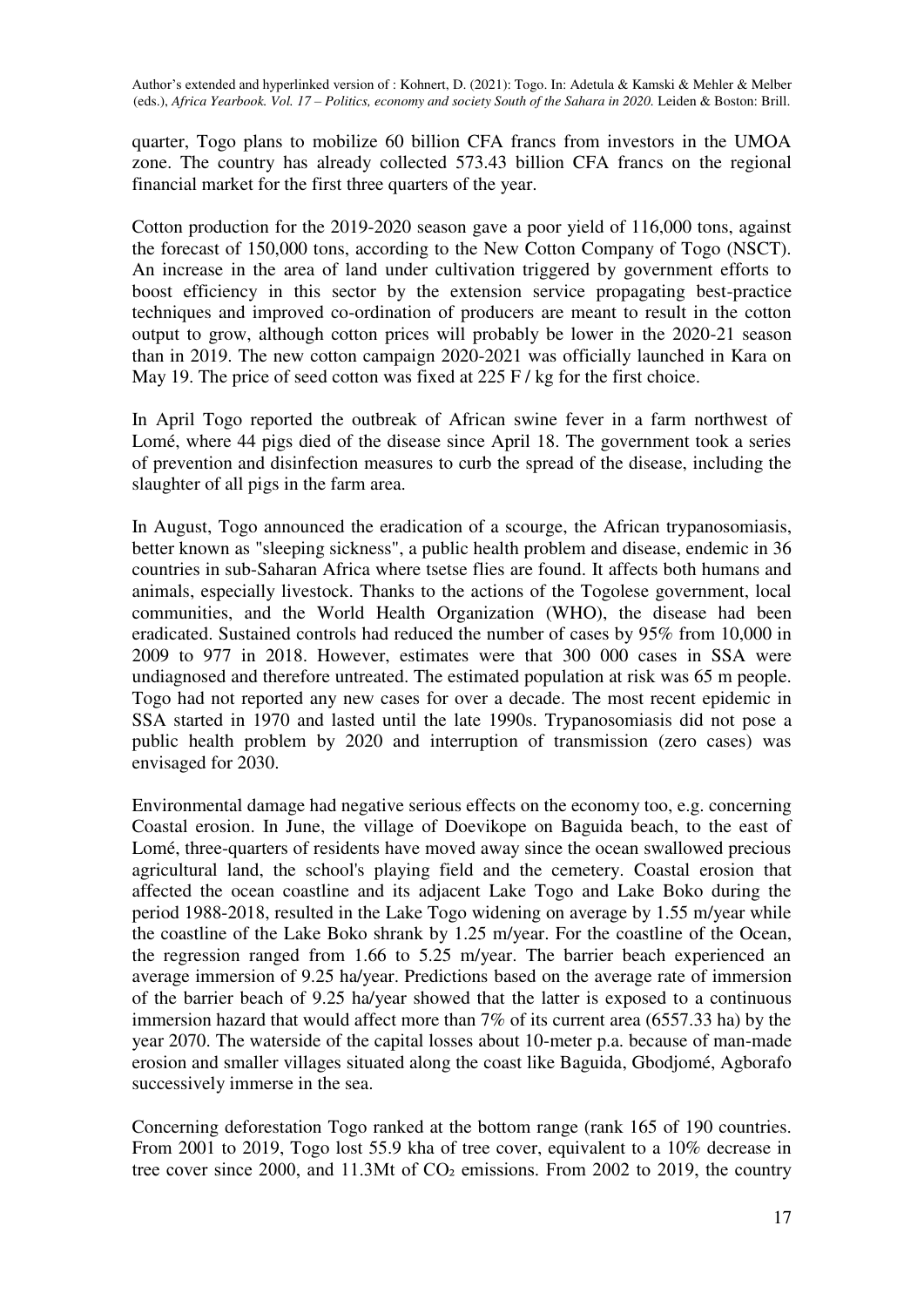lost 299 ha of humid primary forest, making up 0.56% of its total tree cover loss in the same period. The total area of humid primary forest in Togo decreased by 82% in this time [\(Global Forest Watch, 2020\)](https://www.globalforestwatch.org/dashboards/country/TGO/?category=summary&dashboardPrompts=eyJzaG93UHJvbXB0cyI6dHJ1ZSwicHJvbXB0c1ZpZXdlZCI6WyJ2aWV3TmF0aW9uYWxEYXNoYm9hcmRzIiwic2hhcmVXaWRnZXQiXSwic2V0dGluZ3MiOnsic2hvd1Byb21wdHMiOnRydWUsInByb21wdHNWaWV3ZWQiOlsidmlld05hdGlvbmFsRGFzaGJvYXJkcyJdLCJzZXR0aW5ncyI6eyJzaG93UHJvbXB0cyI6dHJ1ZSwicHJvbXB0c1ZpZXdlZCI6W10sInNldHRpbmdzIjp7Im9wZW4iOmZhbHNlLCJzdGVwSW5kZXgiOjAsInN0ZXBzS2V5IjoiIn0sIm9wZW4iOnRydWUsInN0ZXBJbmRleCI6MCwic3RlcHNLZXkiOiJ2aWV3TmF0aW9uYWxEYXNoYm9hcmRzIn0sIm9wZW4iOnRydWUsInN0ZXBJbmRleCI6MCwic3RlcHNLZXkiOiJzaGFyZVdpZGdldCJ9LCJvcGVuIjp0cnVlLCJzdGVwc0tleSI6IndpZGdldFNldHRpbmdzIn0%3D&location=WyJjb3VudHJ5IiwiVEdPIl0%3D&map=eyJjZW50ZXIiOnsibGF0Ijo4LjYzMjY1ODA2NzA3NDY2NSwibG5nIjowLjgzMjM0MzAwNTAxMDQxODZ9LCJ6b29tIjo2LjQ0NjA3MzA0ODIyODIwNCwiY2FuQm91bmQiOmZhbHNlLCJkYXRhc2V0cyI6W3siZGF0YXNldCI6InBvbGl0aWNhbC1ib3VuZGFyaWVzIiwibGF5ZXJzIjpbImRpc3B1dGVkLXBvbGl0aWNhbC1ib3VuZGFyaWVzIiwicG9saXRpY2FsLWJvdW5kYXJpZXMiXSwiYm91bmRhcnkiOnRydWUsIm9wYWNpdHkiOjEsInZpc2liaWxpdHkiOnRydWV9LHsiZGF0YXNldCI6InRyZWUtY292ZXItbG9zcyIsImxheWVycyI6WyJ0cmVlLWNvdmVyLWxvc3MiXSwib3BhY2l0eSI6MSwidmlzaWJpbGl0eSI6dHJ1ZSwicGFyYW1zIjp7InRocmVzaCI6MzAsInZpc2liaWxpdHkiOnRydWV9fV19&treeLossPct=eyJpbnRlcmFjdGlvbiI6e30sImhpZ2hsaWdodGVkIjpmYWxzZX0%3D). The top regions in Plateau and Center regions were responsible for 58% of all tree cover loss between 2001 and 2019. This region had the most tree cover loss at 32.6 kha compared to an average of 11.2 kha. Forest loss was apparently particular severe in the Western region of the woods between Atakpamé and Sokodé. [\(interactive map, Global Forest Watch, 2020\)](https://www.globalforestwatch.org/dashboards/country/TGO/?category=summary&dashboardPrompts=eyJzaG93UHJvbXB0cyI6dHJ1ZSwicHJvbXB0c1ZpZXdlZCI6WyJ2aWV3TmF0aW9uYWxEYXNoYm9hcmRzIiwic2hhcmVXaWRnZXQiXSwic2V0dGluZ3MiOnsic2hvd1Byb21wdHMiOnRydWUsInByb21wdHNWaWV3ZWQiOlsidmlld05hdGlvbmFsRGFzaGJvYXJkcyJdLCJzZXR0aW5ncyI6eyJzaG93UHJvbXB0cyI6dHJ1ZSwicHJvbXB0c1ZpZXdlZCI6W10sInNldHRpbmdzIjp7Im9wZW4iOmZhbHNlLCJzdGVwSW5kZXgiOjAsInN0ZXBzS2V5IjoiIn0sIm9wZW4iOnRydWUsInN0ZXBJbmRleCI6MCwic3RlcHNLZXkiOiJ2aWV3TmF0aW9uYWxEYXNoYm9hcmRzIn0sIm9wZW4iOnRydWUsInN0ZXBJbmRleCI6MCwic3RlcHNLZXkiOiJzaGFyZVdpZGdldCJ9LCJvcGVuIjp0cnVlLCJzdGVwc0tleSI6IndpZGdldFNldHRpbmdzIn0%3D&location=WyJjb3VudHJ5IiwiVEdPIl0%3D&map=eyJjZW50ZXIiOnsibGF0Ijo4LjYzMjY1ODA2NzA3NDY2NSwibG5nIjowLjgzMjM0MzAwNTAxMDQxODZ9LCJ6b29tIjo2LjQ0NjA3MzA0ODIyODIwNCwiY2FuQm91bmQiOmZhbHNlLCJkYXRhc2V0cyI6W3siZGF0YXNldCI6InBvbGl0aWNhbC1ib3VuZGFyaWVzIiwibGF5ZXJzIjpbImRpc3B1dGVkLXBvbGl0aWNhbC1ib3VuZGFyaWVzIiwicG9saXRpY2FsLWJvdW5kYXJpZXMiXSwiYm91bmRhcnkiOnRydWUsIm9wYWNpdHkiOjEsInZpc2liaWxpdHkiOnRydWV9LHsiZGF0YXNldCI6InRyZWUtY292ZXItbG9zcyIsImxheWVycyI6WyJ0cmVlLWNvdmVyLWxvc3MiXSwib3BhY2l0eSI6MSwidmlzaWJpbGl0eSI6dHJ1ZSwicGFyYW1zIjp7InRocmVzaCI6MzAsInZpc2liaWxpdHkiOnRydWV9fV19&treeLoss=eyJpbnRlcmFjdGlvbiI6e319&treeLossPct=eyJpbnRlcmFjdGlvbiI6e30sImhpZ2hsaWdodGVkIjpmYWxzZX0%3D).

According to [WHO guidelines, the air quality in Togo](https://www.unenvironment.org/resources/report/air-quality-policies-togo) is considered unsafe. The most recent data (April 2020) indicate the country's annual mean concentration of PM2.5 is 36 µg/m3, exceeding the recommended maximum of 10 µg/m3. Contributors to poor air quality in Togo include the mining and cement industries, vehicle emissions, and waste burning. The government noted an exponential growth of cars and motorcycles.

In February, the ECOWAS, including Togo, agreed to adopt a regional standard on imported gasoline and diesel fuels of 50 parts per million (ppm) starting in January of 2021, with local refineries given until January 2025 to comply. Four years before, in December 2016, Togo and four neighbouring countries (Nigeria, Ghana, Benin, Côte d'Ivoire) had already agreed in principle to ban imports of dirty fuels from Europe. The WHO ranked these health risks among the top global health risks, associated with heart disease, lung cancer and respiratory problems. In September, a new report of the international resource watchdog group Stakeholder Democracy Network (SDN) partlyfunded by the UK Foreign Office's anti-corruption conflict, stability and security fund, revealed that even black market fuel made from stolen oil in rudimentary "bush" refineries hidden deep in the creeks and swamps of the Niger delta, was less polluting than the highly toxic diesel and petrol that Europe exports to Africa. Shell, Exxon, Chevron and other major oil companies extract and export up to 2 m barrels a day of high quality, low sulphur "[Bonny Light](https://en.wikipedia.org/wiki/Bonny_Light_oil)" crude from the Niger delta. But only small amounts of this oil is refined in the own country because its [four state-owned refineries](https://en.wikipedia.org/wiki/Petroleum_industry_in_Nigeria#cite_ref-ONP_16-1) are dysfunctional or have closed. Instead, international dealers export to Nigeria around 900,000 tons p.a. of low-grade, "dirty" fuel, made in Dutch, Belgian and other European refineries. Around 80% of Nigeria's petroleum products come from the Netherlands and Belgium. The average "unofficial" imported diesel tested exceeded the level of EU sulphur standards 152 times, and 40 times the level for gasoline. As consequence, Nigeria ranks fourth in the world for deaths caused by air pollution. It has been estimated that 114,000 people die prematurely from air pollution each year.

Lomé tried to counteract air pollution by its National Plan for the Reduction of Air Pollution and Short-Lived Climate Pollutants, adopted and published by the Minister of Environment in 2020. It included priority measures and actions which would significantly reduce [SLCPs](https://en.wikipedia.org/wiki/Climate_and_Clean_Air_Coalition_to_Reduce_Short-Lived_Climate_Pollutants#Short-lived_climate_pollutants). Thus, it would reap the multiple benefits of improving air quality, fighting climate change, and realizing co-benefits like improved health and agricultural productivity. Fully implementation would result in a 67 % reduction in black carbon, 70 % reduction in fine particulate matter, and 56 % methane reduction by 2040.

In February, three new actors joined the "*Cizo*" project that had already successfully met the challenge of electrifying 40,000 households in neighbouring Benin in 2019. These are off-grid suppliers, i.e the Ugandan-based company *Fenix International*,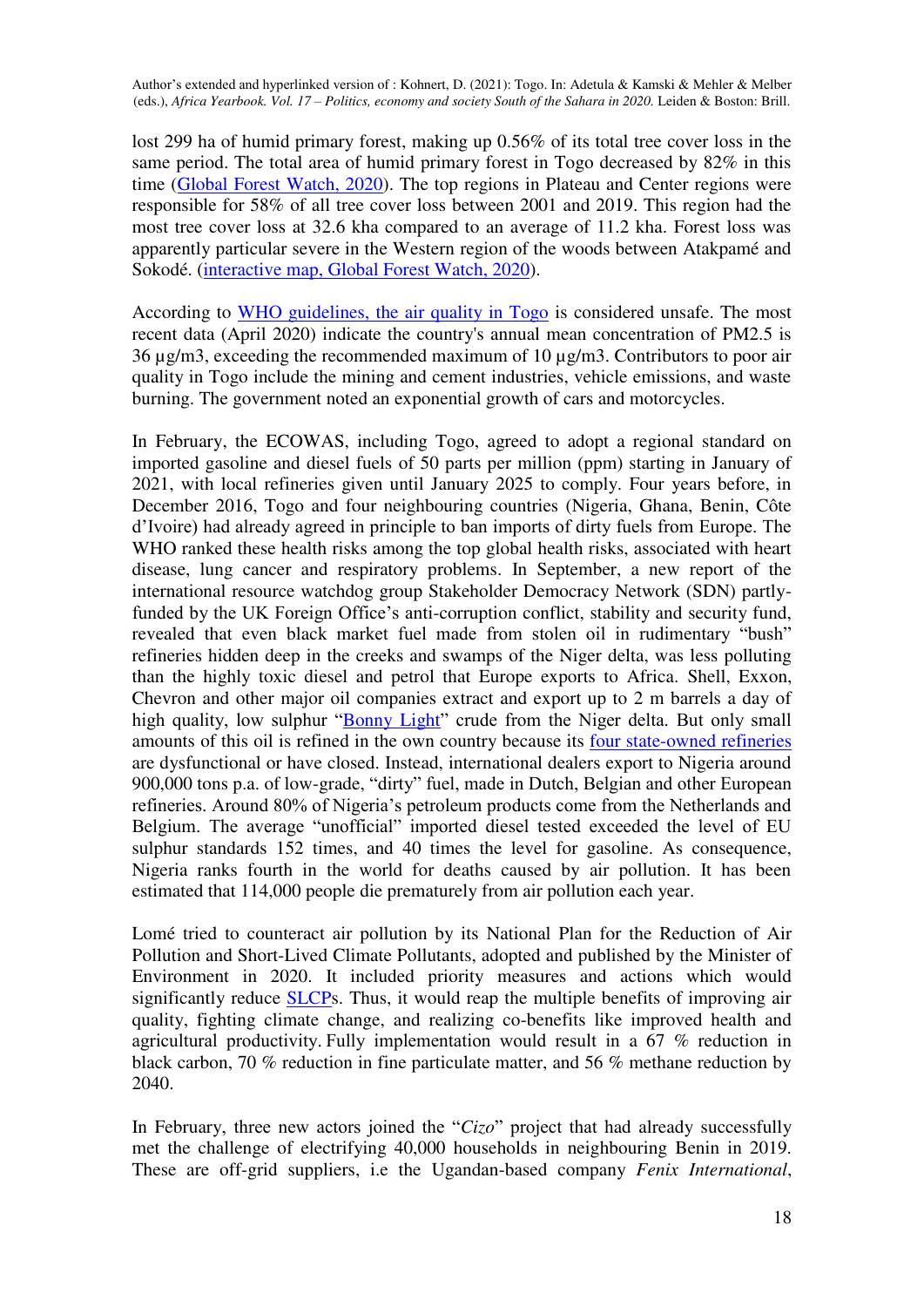*Solergie* and *Moon*, a subsidiary of the French energy giant *Engie*. Fenix will compete with *Solergie*, which operates in Togo under a partnership with French oil giant *Total*. A Belgian company offers a solution called *SolergieBox*. It is a mini-grid made up of solar panels, an inverter and a battery for storing electricity. This off-grid solar system can supply 8 households in rural areas. Households connected to the mini-grid can pay their bills via "mobile money", a mobile phone payment system. The mobile phone is also a key piece of equipment in the service offered by *Moon*. This French company, which is also involved in the "*Cizo*" project, offers solar home kits. Its own is made up of solar panels, a storage system, and USB ports for recharging mobile phones. Unlike other suppliers of solar kits, its solution is accompanied by a smartphone (*Moonphone*) on which is installed an application that allows the payment of the solar kit in small amounts (in pay-as-you-go).

According to the Ministry in charge of Livestock, the [2019/2020 transhumance](https://www.togofirst.com/fr/agro/0306-5646-elevage-la-campagne-de-transhumance-2020-se-termine-sans-incident-majeur)  [campaign](https://www.togofirst.com/fr/agro/0306-5646-elevage-la-campagne-de-transhumance-2020-se-termine-sans-incident-majeur) that came to an end on May 31, went off without a major incident. In total, some 30,000 head of cattle circulated in the territory during that period. Strong seasonal livestock cross-border movements originating primarily from Burkina Faso and Niger but also between Togo and Nigeria were reported during the survey period. Strong livestock cross-border trade ties were reported by the OECD in 2020.

On 10 September 2020 experts from the UNODC Terrorism Prevention Branch held an initial consultative meeting with the Inter-Ministerial Committee on Preventing and Combating Violent Extremism (CIPLEV) of Togo, within the framework of the [Global](https://en.wikipedia.org/wiki/Global_Counterterrorism_Forum)  [Counter-Terrorism Forum \(GCTF\)](https://en.wikipedia.org/wiki/Global_Counterterrorism_Forum) project on capacity building in the West African region. Fake drugs kill people and fund terror. African leaders hope to do something about it. On 18 January 2020, it was reported that fake pills had been imported to Togo, coming surreptitiously from China, India and Nigeria. They were packaged like cures for fever and rashes and were distributed on street corners e.g. in Lomé promising to ease suffering at a fraction of the cost. But fake drugs kill tens of thousands of people each year in a global counterfeit trade worth an estimated \$200 billion, thwarting progress in the fight against malaria and other life-threatening diseases, experts say, while funding organized crime.

Togo continued to be a save haven for money-laundering. On September 20, CENOZO, an investigative reporting unit in West Africa, revealed that 'Kassoum Zombre, Sarl U', a Togolese company in Lomé, had been identified in a suspicious transaction with Saber Pte Ltd, a company in Singapore, known as a tax haven for Asian giants that had its local head-office in [Atakpamé.](https://en.wikipedia.org/wiki/Atakpam%C3%A9) The case was allegedly linked with an illegal financial transaction via Iran to finance terrorist networks in the frontier zone in the north of Togo, where the jihadist threat had increased in recent years on the border with Burkina-Faso. Cinkassé, on the borders with [Burkina Faso](https://en.wikipedia.org/wiki/Burkina_Faso) and [Ghana,](https://en.wikipedia.org/wiki/Ghana) about 38km from [Dapaong,](https://en.wikipedia.org/wiki/Dapaong) was renowned as the Dubai of the sub-region, an epicentre of wealthy traders (moguls) and a hub for contraband and obscure activities, e.g. of fighters of the dreaded [Ansaroul](https://en.wikipedia.org/wiki/Ansar_ul_Islam) group degrading the security situation. Even if Togo had been hitherto apparently spared actual terrorist acts, the risk of infiltration remained evident. Dapaong, Cinkassé, Yemboate and other localities in the Savannah region in northern Togo bordering Burkina Faso were classified as "Red Zone" where the presence of jihadists had been noticed by the population. On February 15, 2019, Father César Fernández, one of the first Spanish Salesian priests on a mission in Togo since 1982,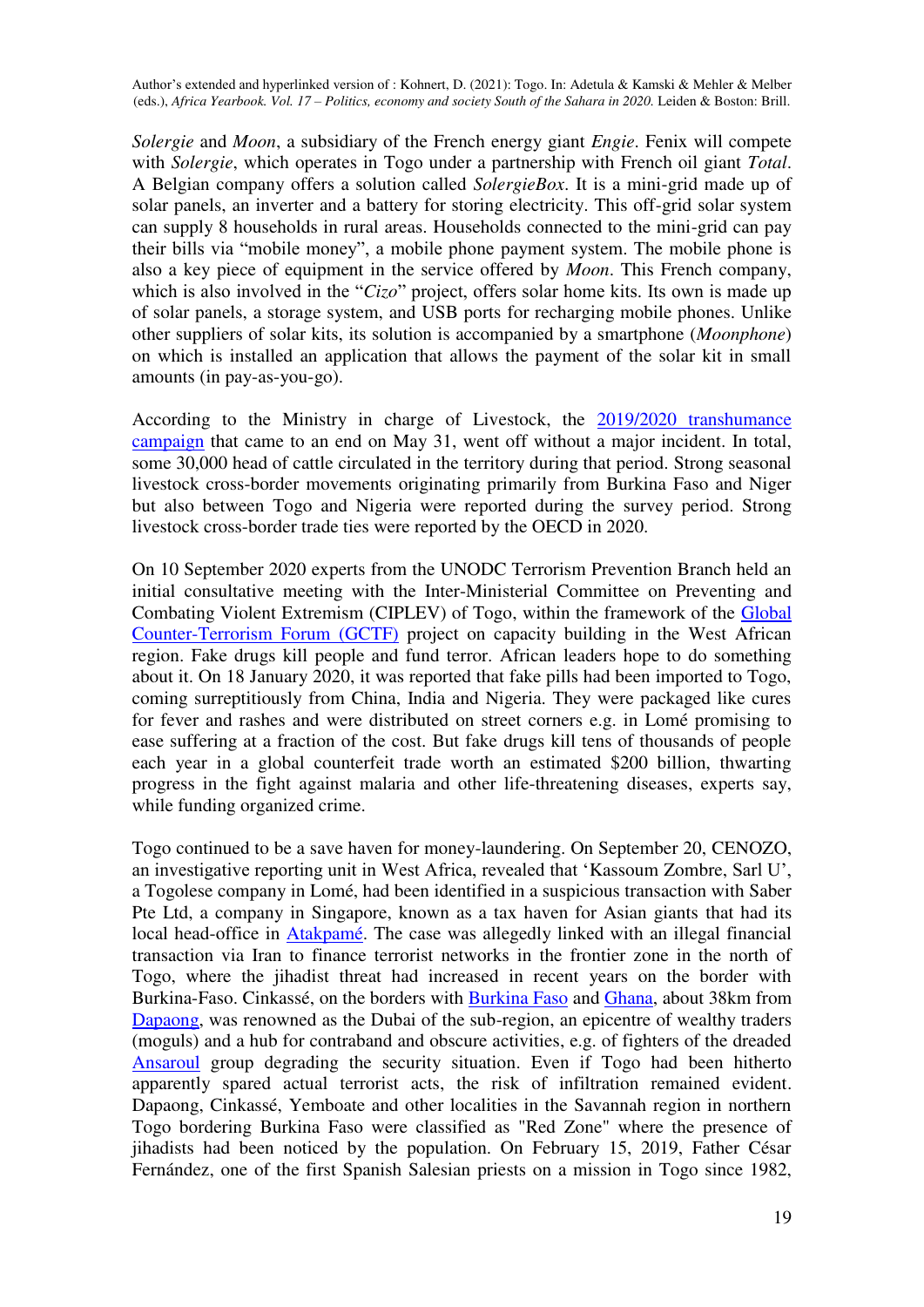had been killed in a terrorist attack at the Nouhao customs checkpoint located between Cinkasse (Togo) and Bittou (Burkina Faso).

In January 2020 1.71 million Togolese were connected to the internet according to a study published by 'Hootsuite and We Are Social' on the use of the web and social networks in Togo. An increase of 7.8% compared with 2019. The overall internet penetration rate was now 21%, including  $43.1\%$  via mobile,  $56.1\%$  by computer,  $0.7\%$ by tablet. 650,000 subscribers were active on social networks (+ 14% between April 2019 and January 2020). 580,000 users regularly access Facebook (95.9% by mobile), 72,000 to Instagram, 170,000 to *Linkedin*. There were 3 Instagram macro-influencers in Togo with an average following of 81 860 followers. The total reach of all Togolese Instagram macro-influencers combined is 245 581 followers. *TikTok* is said to be used increasingly by Togo's teenagers too. Influencers like the comedian influencer *#Roland\_Tikena* allegedly count more than 12 Mio. views. Togo's Minister of Posts, Digital Economy & Technological Innovations, Cina Lawson, announced on February 28, 2020, that by 2022, 90% of the population will have access to fixed and mobile broadband internet services. The actual fixed/mobile broadband penetration was estimated at 35% at end-2019.

On October 21, the new Archbishop of Lomé [Yves Nicodème Anani Barrigah-Benissan](https://fr.wikipedia.org/wiki/Nicod%C3%A8me_Barrigah) (appointed in 2019) was announced the winner of the 2020 Togolese Literature Grand Prix. He had been awarded the prize thanks to his work entitled "*The Royal Throne*". This is a play published by Nouvelles Editions Africaines du Togo (NEA-Togo) 1993. He also published several other books and was author and composer of several songs.

Togo's HDI trend progressed over the past three decades from 0.4 in 1990 to 0.51 for 2018 [\(HDI-report, 2019,](http://hdr.undp.org/sites/all/themes/hdr_theme/country-notes/TGO.pdf) the most recent report in 2020), an increase of 26.6 %. which put the country in the low human development category, positioning it at 167out of 189 countries. However, when the value is adjusted for inequality, the HDI falls to 0.350, a loss of 31.7 % due to inequality in the distribution of the HDI dimension indices. The 2018 female HDI value for Togo is 0.459 in contrast with 0.561 for males, resulting in a Gender Development Index (GDI) value of 0.818. The overall trend was reflected too by the [UN World Happiness Report of 2020](https://happiness-report.s3.amazonaws.com/2020/WHR20.pdf) where Togo ranked still at the bottom (135) of 153 states evaluated for the period 2017 to 2019, although it counted, alongside neighbouring Benin, among the best performers in changes in happiness from 2008– 2012 to 2017–2019.

In the World Bank 2020 index of trade- and business freedom, based on business regulations in 190 economies, the best improvers were Togo (rank 97 of 190 (Somalia at the bottom end), alongside with Saudi Arabia, Jordon, Bahrain, Tajikistan, Pakistan, Kuwait, China, India and Nigeria. However, the WB Doing Business Index came under severe critic in 2020 because of its alleged political and methodological (free trade) bias. The more regulations are slashed, the better a country does in the ranking. Therefore, on 27 August 2020, the World Bank announced that it will suspend the Doing Business Report over data irregularities until it conducts a review and audit. The halting of the report was welcomed by trade unions, academics and human rights groups. In fact, the Doing Business Report undermined social progress and promoted inequality. Since it was launched in 2003 it has generated outrage for its anti-regulation bias. Inspired by the "Index of Economic Freedom" at the conservative Heritage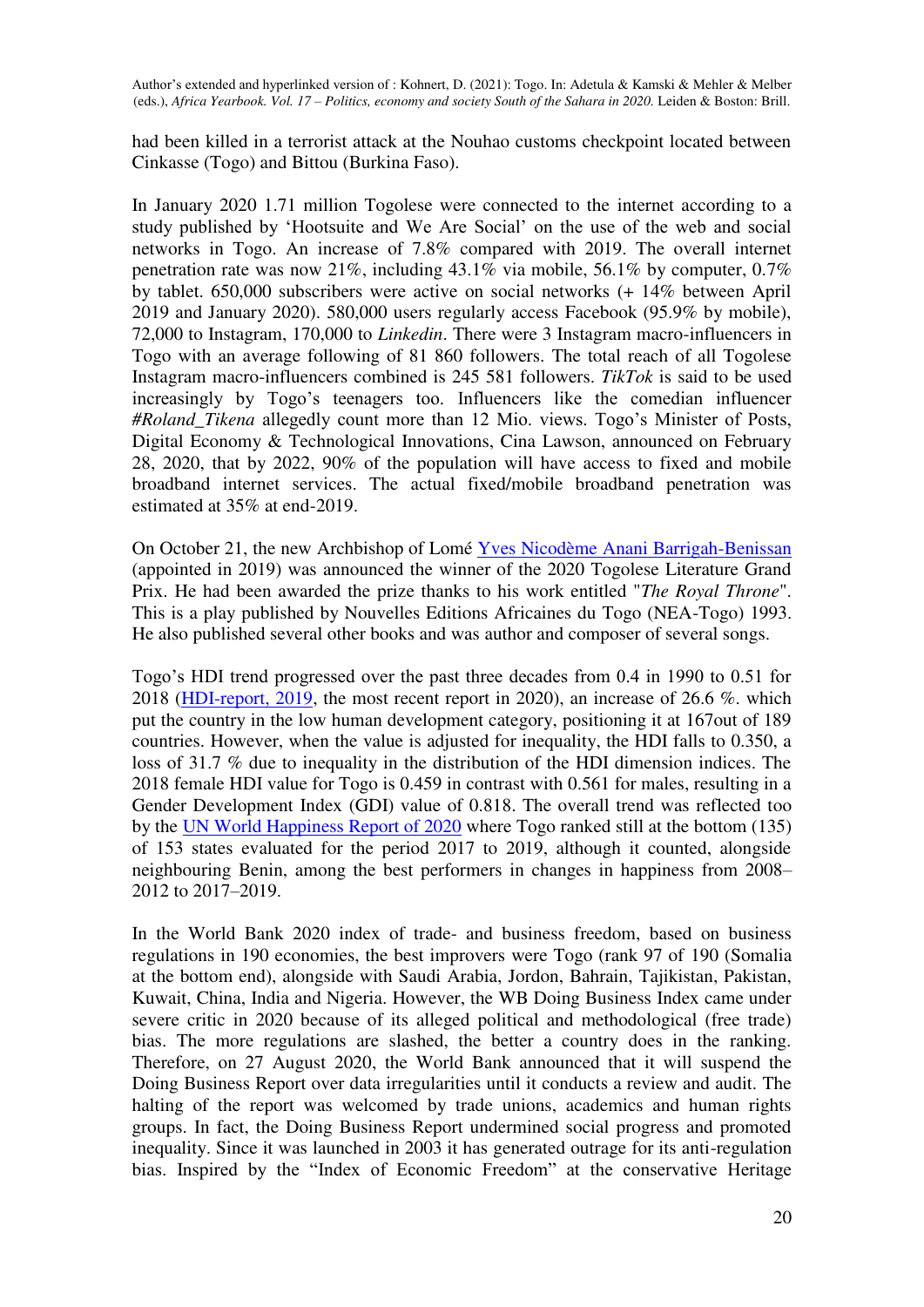Foundation, the report encouraged countries to take part in the "deregulation experience" including reductions in employment protection, lower social security contributions (denominated as "labour tax") and lesser corporate taxation. Thus, a country ranks better when its social security contributions are low, that is when employees have lesser social protection benefits for their families and retire with low pensions. Countries also get better rankings if corporate tax is low, no matter if this will generate further inequality and starve resources for national sustainable development. Up to now, the lack of transparency and predictability and the high informal transaction costs inhibit robust FDI. The average applied tariff rate is 11.4%. However, multiple non-tariff barriers to trade impede foreign trade. Nevertheless, the 2020 index of tradeand business freedom improved, mainly due to improvements in starting a business, dealing with construction permits, getting electricity, property registration and getting credit. The reform of the investment code was inspired by Rwanda's progress over the past 10 years in this respect. Several Togolese delegations visited Kigali to learn about successful reforms. President Faure Gnassingbé apparently held the vision to be number one in West Africa in Doing Business 2020. To achieve this target, Togo made significant reform efforts in the areas of starting a business, registering property, and getting credit. However, the [Heritage Foundation Index of Economic Freedom 2020](https://www.heritage.org/index/ranking) classified Togo still among the 'mostly unfree' countries (rank 140 of 100, score: 54.3, +3.8).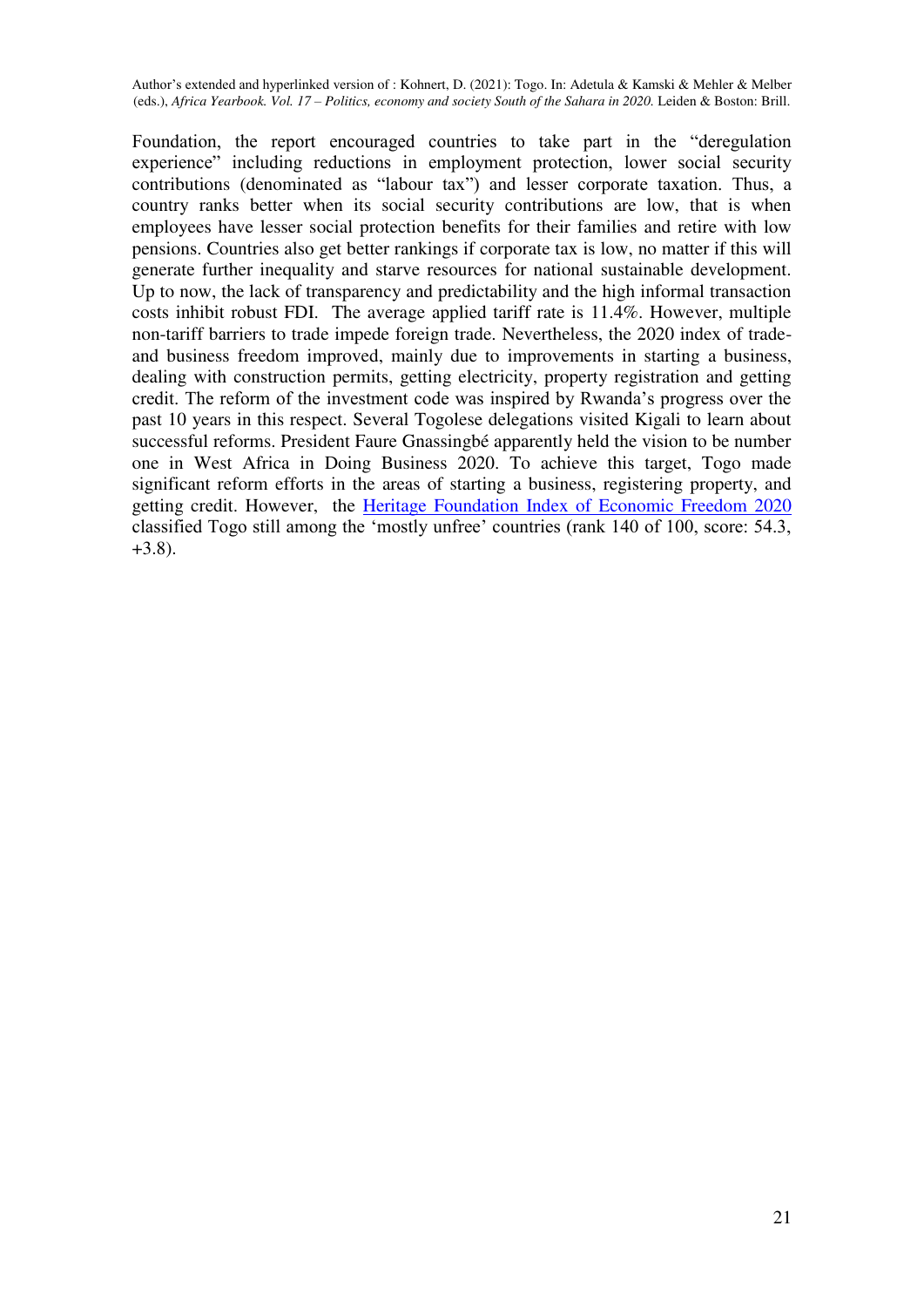#### **Selected most current references and further reading** [\(hyperlinked\)](https://de.wikipedia.org/wiki/Hyperlink)

AfDB (2020): Togo – [African Economic Outlook.](https://www.afdb.org/en/countries/west-africa/togo/togo-economic-outlook/) Abidjan: African Development Bank

- Clarke, Richard (2020): [Strengthening the climate resilience of cities through cross-border co](https://oecd-development-matters.org/2020/09/25/strengthening-the-climate-resilience-of-cities-through-cross-border-co-operation/)[operation.](https://oecd-development-matters.org/2020/09/25/strengthening-the-climate-resilience-of-cities-through-cross-border-co-operation/) OECD, 25 September 2020
- Dogbe, Peter (2020): [Togo: quel bilan de la première année de mandat pour les maires?](https://www.rfi.fr/fr/podcasts/20200709-togo-bilan-la-premi%C3%A8re-ann%C3%A9e-mandat-les-maires) *rfi*, 09/07/2020
- EIU (2020): Togo Country Reports. London: Economist Intelligence Unit
- EIU (2020): [Democracy Index 2019.](https://www.eiu.com/topic/democracy-index) A year of democratic setbacks and popular protest. London

Freedomhouse (2020): [Togo country report.](https://freedomhouse.org/country/togo/freedom-world/2020) Freedom in the World 2020. Washington D.C.

- Kohnert, Dirk (2021): [BTI -2022 Togo Country Report : political and socio-economic](https://www.researchgate.net/publication/344892000_BTI_-2022_Togo_Country_Report_political_and_socio-economic_development_2019-2020_enhanced_author)  [development, 2019-2020](https://www.researchgate.net/publication/344892000_BTI_-2022_Togo_Country_Report_political_and_socio-economic_development_2019-2020_enhanced_author) [enhanced author's version]. *Researchgate*, 2021
- Kuvo, Pierre-Claver (2020): [Blanchiment d'argent et financement du terrorisme : Une société](https://cenozo.org/en/articles/251-blanchiment-d-argent-et-financement-du-terrorisme-une-societe-togolaise-en-affaire-avec-une-entreprise-offshore-a-singapour)  [togolaise en affaire avec une entreprise Offshore à Singapour.](https://cenozo.org/en/articles/251-blanchiment-d-argent-et-financement-du-terrorisme-une-societe-togolaise-en-affaire-avec-une-entreprise-offshore-a-singapour) CENOZO, *Investigative Reporting in West Africa*, September 20, 2020
- Liberte Hebdo (2020): [Togo Dossier/Forces de défense et de sécurité du Togo : Inégalités dans les](https://www.icilome.com/actualites/883792/togo-dossierforces-de-defense-et-de-securite-du-togo-inegalites-dans-les-recrutements-et-nominations-a-des-postes-de-responsabilites)  [recrutements et nominations à des postes de responsabilités.](https://www.icilome.com/actualites/883792/togo-dossierforces-de-defense-et-de-securite-du-togo-inegalites-dans-les-recrutements-et-nominations-a-des-postes-de-responsabilites) Lomé: 27 Mai 2020
- Mignanou Yawovi Amouzouvi, Koffi Sagna, Milohum Mikesokpo Dzagli, Sidéra Kodjovi Edjame, Agbéko Messanh Mohou (2019): [Contribution of the Satellite Observation on the Analysis and](https://www.researchgate.net/publication/332188891_Contribution_of_the_Satellite_Observation_on_the_Analysis_and_the_Forecast_of_the_State_of_Air_Pollution_in_TOGO)  [the Forecast of the State of Air Pollution in TOGO.](https://www.researchgate.net/publication/332188891_Contribution_of_the_Satellite_Observation_on_the_Analysis_and_the_Forecast_of_the_State_of_Air_Pollution_in_TOGO) *American Journal of Environmental Protection*. Vol. 8, No. 1, 2019, pp. 31-38
- Mo Ibrahim Foundation (2020) : [Agendas 2063 & 2030: Is Africa on track ?](https://mo.ibrahim.foundation/news/tag/agenda-2063) African Governance Report. London : Mo Ibrahim Foundation
- OECD (2020) : [Corona-policy country tracker.](https://www.oecd.org/coronavirus/country-policy-tracker/) Togo. Paris : Organisation for Economic Cooperation and Development
- Preuss, H.J. (2020) : [Togo's dynasty lives on.](https://www.ips-journal.eu/regions/africa/togos-dynasty-lives-on-4111/) *ipg-journal*, International Politics and Society, 28.02.2020
- REDD+Togo (2018) : Etude sur les causes et consequences de la deforestation et la degradation [des forets au Togo et identification des axes d'intervention appropies](http://www.reddtogo.tg/index.php/composantes/etudes-analytiques/38-etudes-analytiques/140-les-resultats-de-l-etude-sur-les-causes-et-consequences-de-la-deforestation-et-de-la-degradation-des-forets-au-togo-ainsi-que-celle-sur-l-utilisation-des-terres-valides). Lomé : Republique Togolaise, 30.03.2018
- Takouleu, Jean Marie (2020) : Togo: Fenix, Solergie and Moon join Cizo project to electrify [villages.](https://www.afrik21.africa/en/togo-fenix-solergie-and-moon-join-cizo-project-to-electrify-villages/) *Afrik21*, February 17 2020.

United Nations: [World Happiness Report](https://happiness-report.s3.amazonaws.com/2020/WHR20.pdf) – 2020. Washington D.C.

US Dept. of State (2020): Togo – [Country Reports on Human Rights Practices.](https://www.state.gov/reports/2019-country-reports-on-human-rights-practices/togo/) Washington D.C.

World Bank (2020): Economic profile – [Togo. Doing Business, 2020.](https://www.doingbusiness.org/en/data/exploreeconomies/togo) Washington D.C.